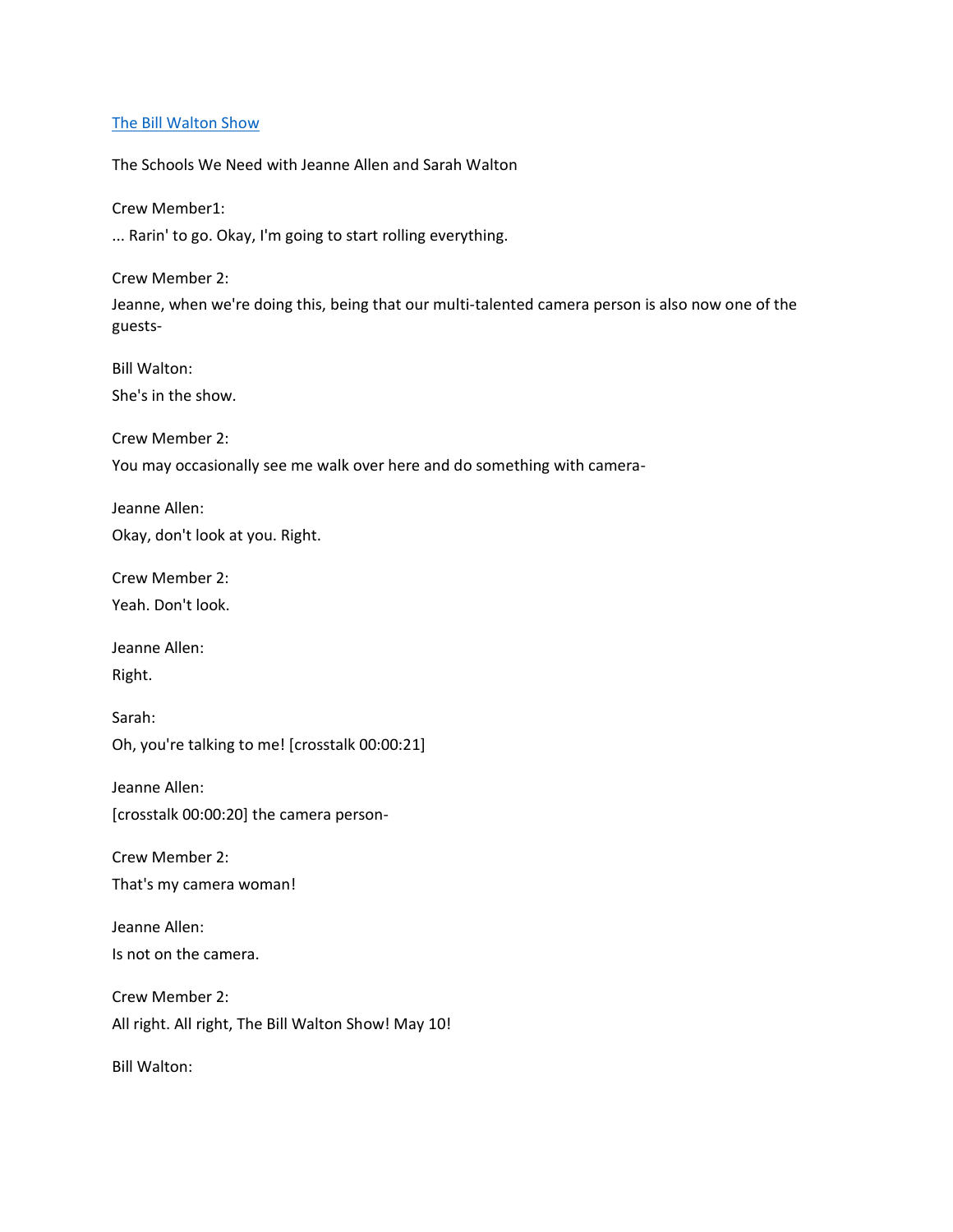I've got a voice teacher that has become a great friend. Lisa [Miley 00:00:40]. She runs the Performing Arts group at the Performing Arts department at the University of Maryland. And we had her on the show, and we started out with some of my vocal exercises.

Jeanne Allen:

Oh, fantastic.

Bill Walton: So we can all now burble.

Jeanne Allen:

Oh my gosh. That's great. My husband does that with people too.

Bill Walton:

Does he?

Jeanne Allen:

It's pretty amazing.

Bill Walton:

Oh, that's right, he's the-

Jeanne Allen:

He does, yeah, and he'll walk behind me, and he'll just do ... sometimes if I'm in a [inaudible 00:01:03], no, he'll just push my neck up, because if you stay down here, it's like, just, you know?

Bill Walton: He did all that stuff.

Jeanne Allen: All that stuff that you don't think about. He'll just like, walk up. Doesn't that feel better?

Bill Walton: Okay, now we're rolling right now, so [crosstalk 00:01:15]

Crew Member 2: [crosstalk 00:01:15]

Bill Walton:

We're rolling, okay, we can do ... the outtakes are always the best.

Crew Member 2: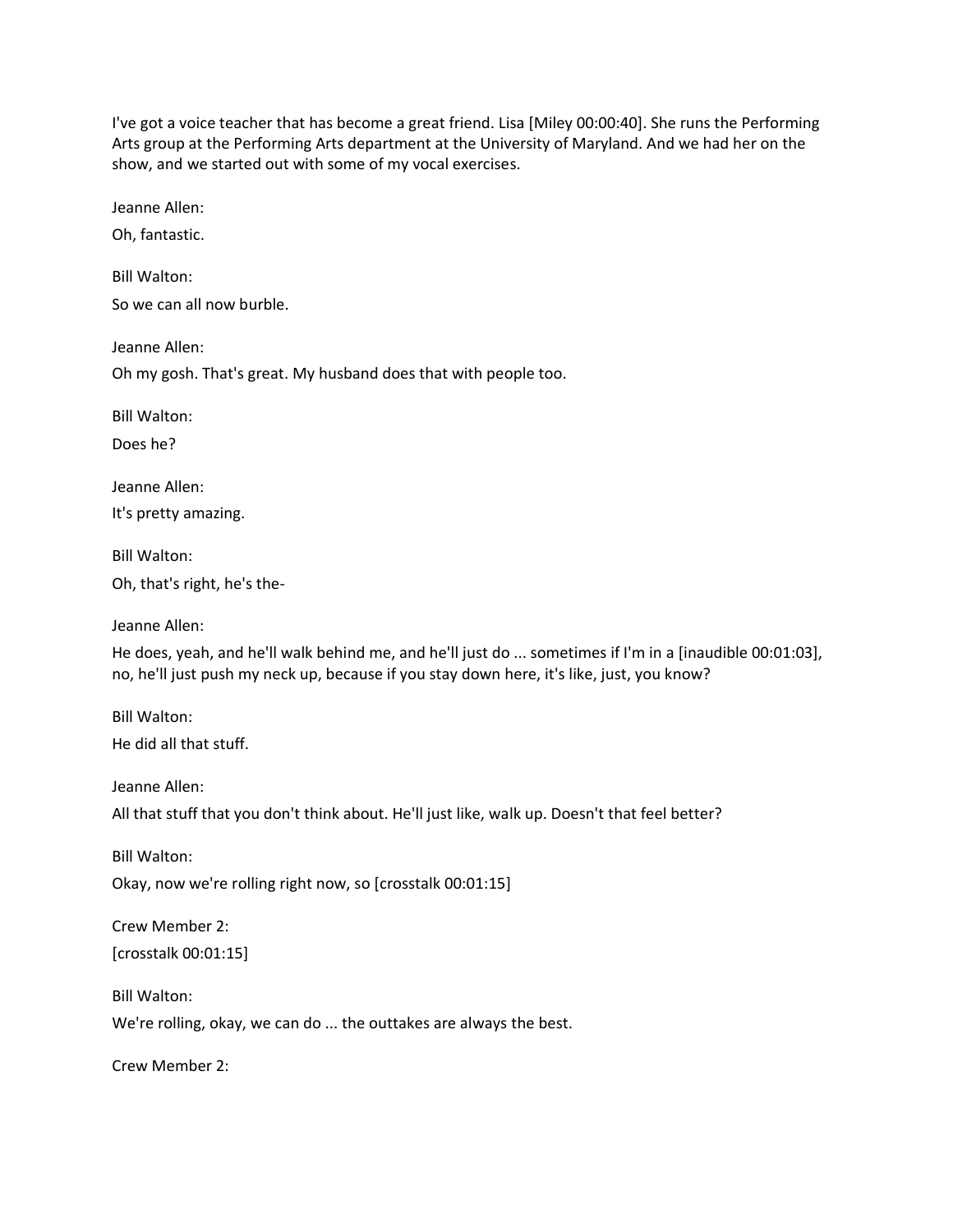All right, good. All right, so, Bill will address the camera, then everybody just talk amongst yourselves, forget about the cameras. Okay?

Crew Member1:

Bill, when you're right.

Bill Walton:

K through 12 schools in America are broken. Not for most ... not for all kids, but for most kids, schools in America are broken, and we need to address it. With me today to talk about that is Jeanne Allen, who's the longtime friend of mine and founder of Center for Education Reform and who I consider the leading advocate for educational change in America.

Jeanne Allen:

Hi Bill.

Bill Walton:

Welcome Jeanne. And also joining me is my bride Sarah, who's an outstanding painter, but more pertinent to this show, she was CEO for a while of the business we formed to teach Spanish and language to kids JK through sixth grade in public schools and private schools throughout the Midwest, and at its peak, we had about 20,000 kids enroll in both an after-school and in-curriculum program in a number of places, and Sarah has a few stories to share about that experience.

Sarah:

I always say that Bill was the brains, and I was the brawn.

Bill Walton: Well, you carried all the books around!

Sarah:

I did.

# Bill Walton:

But you designed them. You designed all the books! But you know, Jeanne, let's kick off with a couple of things that are on my mind that we talked about before the show. There's a book written by ... almost 20 years ago, over 20 years ago, by E. D. Hirsch, on the schools we need. And another book that came out about 10 years ago, Real Education, by Charles Murray. And, in both of them they talk about educational romanticism. And, E. D. Hirsch's case, he talks about romanticism as it pervades the curriculum, as it's been designed, and in Charles' case, he points out that, you know, kids very distinctly in terms of ability, and ability to succeed in school, so our expectations that every kid is going to do great in school and go to Harvard just isn't realistic, and we need an education system that addresses that fact. Lots.

# Jeanne Allen:

You know, there is romanticism, both in the way Hirsch and Murray describe it, but also across our country, we find our schools and the education of our kids is just so lovely. I mean, think of how when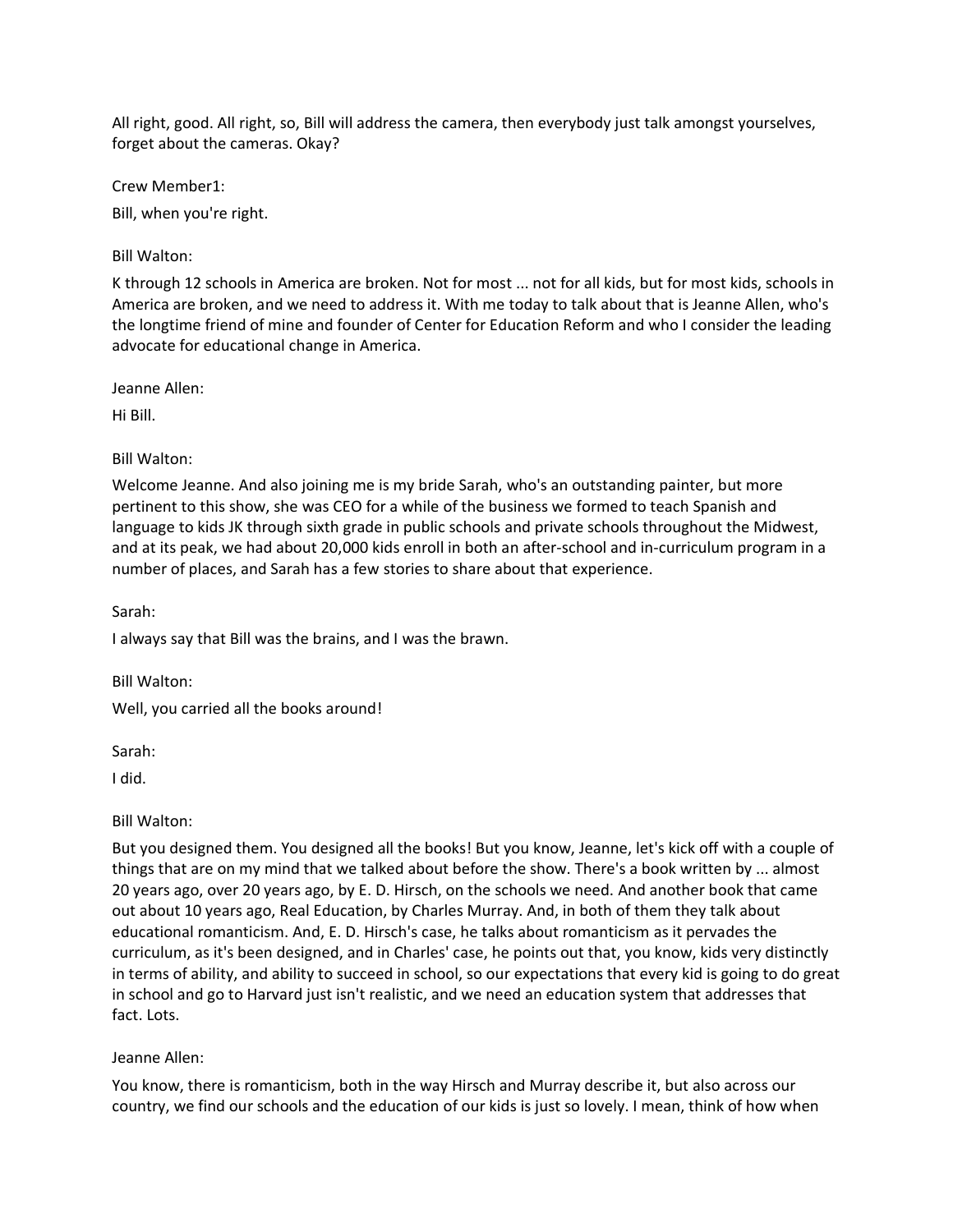you're preparing your kids to go to school, and when they come home with their first report cards, and how proud we are when they're Honors students, and we just think everything's great! Until reality hits, and we actually read the data. And so when there are problems, we tend to think it's because of somebody else's kids, or it tends to be an anomaly, or we think, "Oh my gosh, my child has a disability." And so, beyond the lack of really strong curriculum, and the fact that we think everyone is already getting educated? Parents and the general public have this sense that, you know, it's just the most wonderful thing to ever happen to you, to enter into the public education system.

# Bill Walton:

Well, and we've talked about this before that ... it's sort of like your local Congressman. Everybody thinks Congress is terrible except maybe their Congressman's okay.

Jeanne Allen:

Right.

## Bill Walton:

Same thing with schools. Everybody says, "Well, schools are broken. They need fix. We need radical change." Yet, my school's pretty nice and I like the people, and we're across the street from an elementary school and it's just the most charming place imaginable, yet it's not producing the outcomes that we need.

## Jeanne Allen:

And I totally agree with you, and I say what I said with just some regret, because it is a fundamental time in your child's life. It's a fundamental time in your community's, where you make your friends, it's where great cultural events happen, where you can develop the mind and the body, but as Hirsch points out, Bill, as you know, the content is so uneven, and so unequal across the country in terms of what kids know and be able to do, it's why he took off with cultural literacy, and wrote those books, what your fourth graders should know, and your fifth graders should know. And he stunned people by saying it, because they thought everybody was already learning the things that he said they were learning.

# Bill Walton:

Well, he said this started, and I said we were going to name names, I hoped, who ... culprits behind some of this. It started with the Teachers College in Columbia University in New York in 1918, and they wrote up something about the ideal curriculum, and said it shouldn't be fact-based. It should be based on attributes, and consequently, curriculum development fell into this sort of, what he calls the romantic mode, and we've really been there ever since where that's considered to be the cause celebre, if you're an educator. I mean, if our language kids, Sarah, had that view, would you just be teaching them French culture, and not how to actually speak the language?

#### Sarah:

That was what a lot of schools wanted.

#### Jeanne Allen:

So, I'm curious too. So, most schools just thought, "Well, let's just talk about France. Why require them to know something?"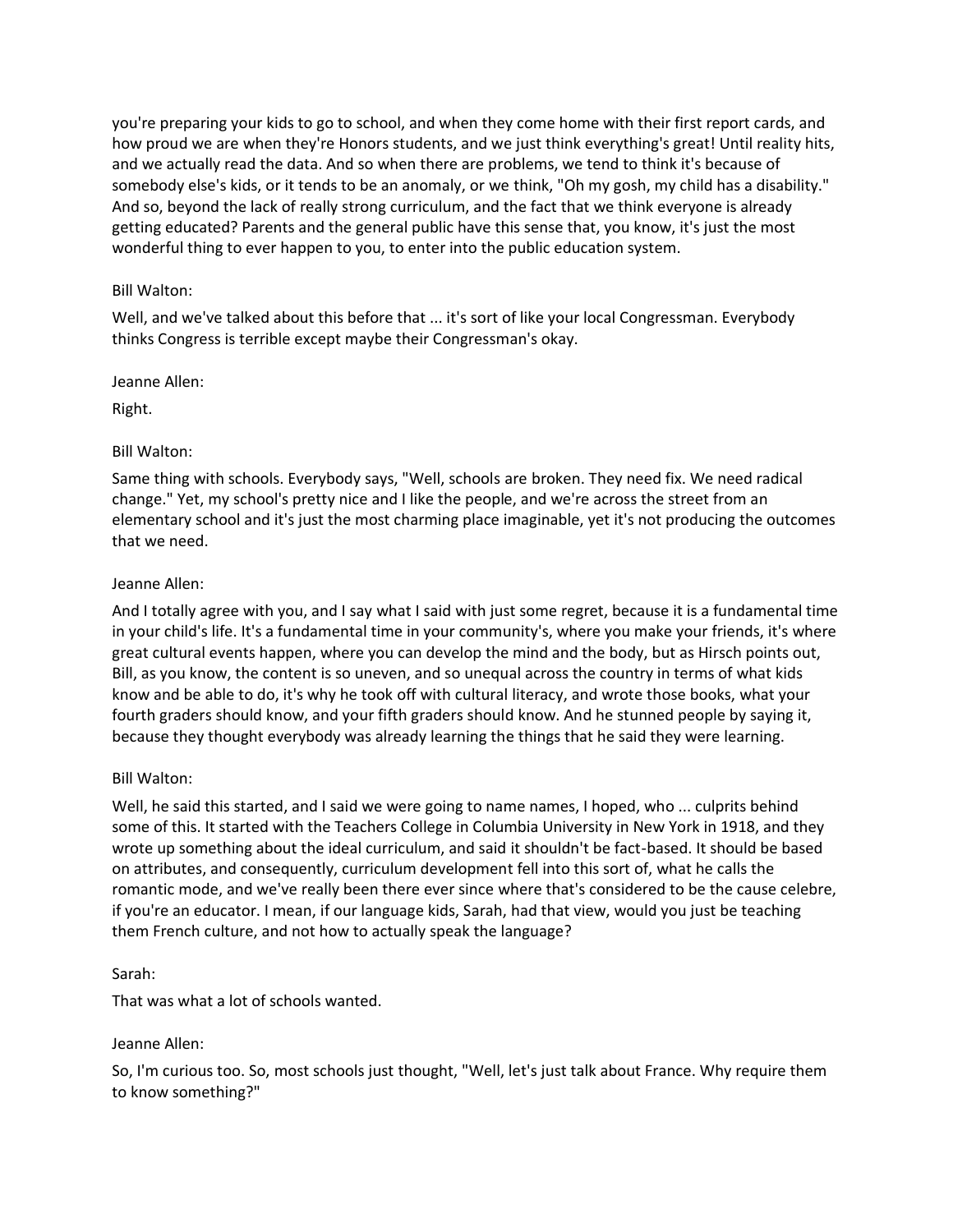# Sarah:

Well, let me start with my best story. We were recommended by the Head of Foreign Languages at the Chicago Public School to go out to Schaumburg, which is a suburb of Chicago that had 28 new elementary schools. And they were starting a Spanish program, and it's overwhelming. So I went out to see the Head of Curriculum, and I showed her our program. We had books, audio tapes, teacher guides, flashcards, games, songs, and she said, "Okay, I'll take the books, but not the audiotapes." And I said, "But it won't work then." And her response was, "We don't want the Spanish program to be better than the Math program. We don't want to raise parental expectations." And I knew right then the program was going to fail, and they were going to blame it on our books.

## Jeanne Allen:

You know what's so amazing about that story? I literally just heard about Schaumburg, Illinois. A day before I just sat down with you all. And the story was how bad the schools were there. At one point, and how bad the college system was there, because they were getting students who, like most colleges in this country, have to remedial educate, something like 75% of colleges, universities. And someone came along, and I'm not entirely sure, and we should find out, and maybe report on it afterwards, and completely changed the way the schools interact with the community colleges and lifted, and made it much more personalized, much more adaptive, so that students actually going into community colleges are on a career path, and had mastered some incredible amounts of knowledge and content before they get there. And so, someone figured out that they were literally-

## Bill Walton:

So they fixed it. The fixed it.

# Jeanne Allen:

... as ignorant ... sounds like it's on its way to being more innovative. So maybe they had, like, hit rock bottom. But what a comment for people to make.

# Bill Walton:

Well, one of the things we found was that we were teaching, not only out in nice suburbs like Schaumburg, we were teaching inner city Southside Chicago and, in some ways, one of my thoughts was that these schools in the ghetto, were actually better schools than the ones in the suburbs, because they had to do more with less, and the kids coming into the school were not well prepared by their parents to succeed. Yet, if you're in Schaumburg, the parents are out there reading the kids early, doing most of the work, and so the variable that schools are in terms of bringing about change in kids is, it's surprising. I thought the inner city schools in some ways were doing a better job.

#### Jeanne Allen:

Well, it's interesting because, what's happened is, this really interesting shift dating back to when, you are kind of putting a pin on the map on teacher education, and this notion that there really should be no particular canon, if you will, of knowledge. And yet, the schools that are doing great, who have come to be in response to that issue? They don't say that you have to be overly prescriptive, but they do say there has to be a core set of content and expectations. So Boys' Latin in Philadelphia, a men's charter school, which requires you to know Latin to be able to recite the school motto in Latin by the time you graduate, which requires literature, their founder David Hardy, when he speaks says, "We have demonstrated that you actually cannot only teach, but help the students excel and go to college and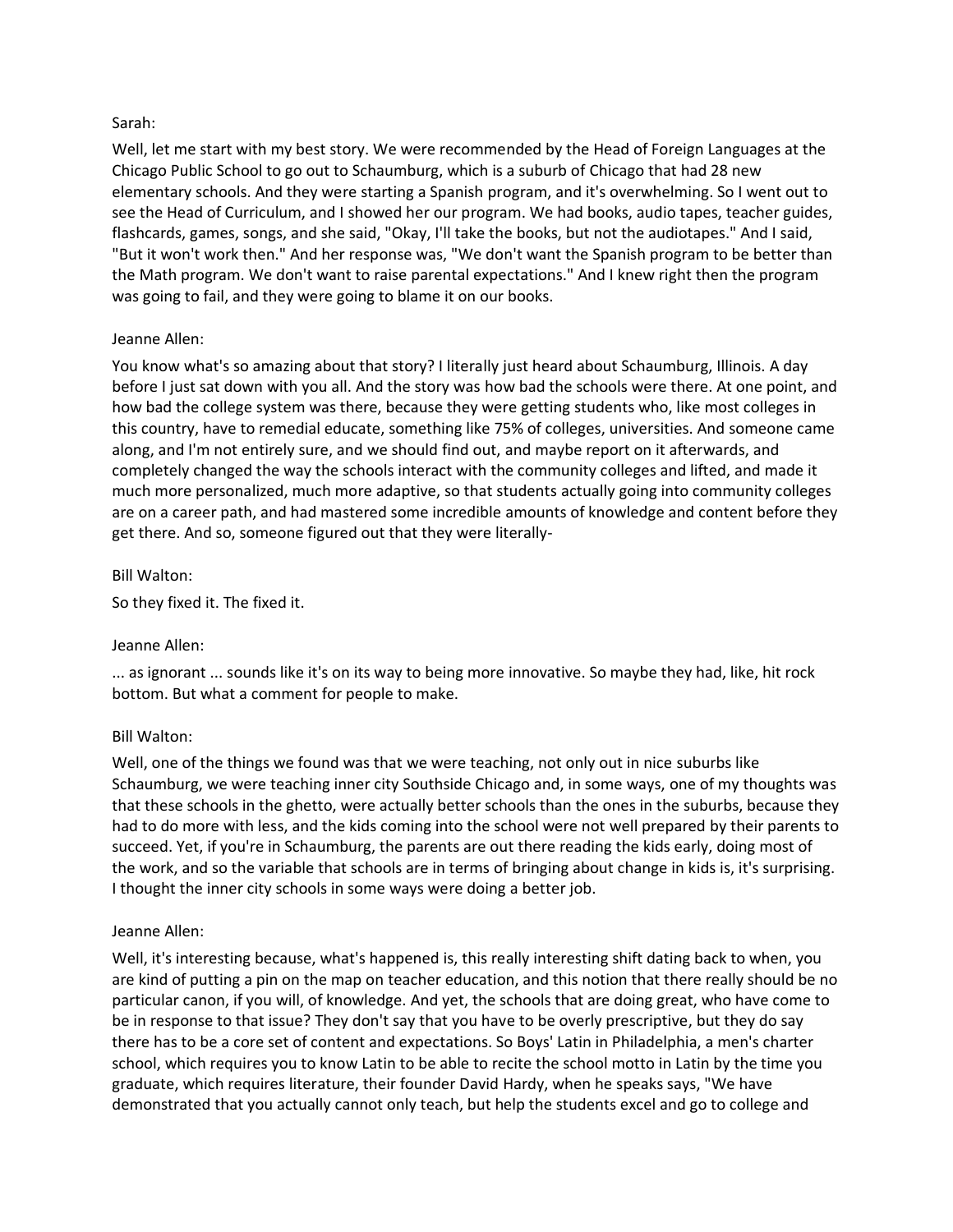high career levels, because they are actually enjoying learning." He said, "Look! Learning is actually something we like. It's a natural phenomena."

Bill Walton:

Right.

# Jeanne Allen:

And it's what happens to them to deprive them of learning, that sets kids into troublemakers, or disinterested, and breaks down this system we have and this process.

# Bill Walton:

Kids thrive when they can memorize no facts, can point out things on a map, they love that.

# Jeanne Allen:

They love that, and they love using it to then do things that they can carve their own path.

# Sarah:

Well, our first through third graders picked up language so much faster than the fourth through sixth graders. It was incredible, and they'd often get ahead ... the first through third graders would often get ahead of their non-Spanish-speaking teachers. It's incredible.

# Bill Walton:

So the thing we tell you about romanticism, and we also ... the last time you were here, we talked, maybe time before, we talked about the structure of schools, about how we've got a nineteenth-century factory models within a place where you get inputs that are managed, and we didn't really talk so much about the curriculum models that are blocking change, and we talked about romanticism. Can you break that down into how curriculum is going one direction, it could have got ... it could go another with a little more hard-headed approach?

# Jeanne Allen:

Sure, so, let me start by, kind of, talking about today. Just some fantastic innovations in learning that are happening about a student's ability to drive their own education when given content and good, strong pedagogy ... the pedagogy is basically something the student creates themselves by being accessible to content. I mean, look, we're in the day and age of technology. Let me boil it down. And we have access to unbridled opportunities. So many different points of information? So knowledge is no longer a commodity, you can find stuff. It's what you do with it. So the school in Iowa, Cedar Rapids, Iowa, where the student is actually creating kind of an architectural model for his school. He had to do math, he had to read certain formulas, he had to draw out something, he had to interact, he had to collaborate, he had to figure out how cities, how schools are built. He took something because they give and empower students in a model like that, to use the programs around them.

# Jeanne Allen:

So what's happened is, we've gone from curriculum is vapid. You don't really need much. You just need to lead kids and they'll thrive. And it could just be the lowest level, lowest common denominator, because we don't want a challenge to meet people, to a world of standards and assessments, which was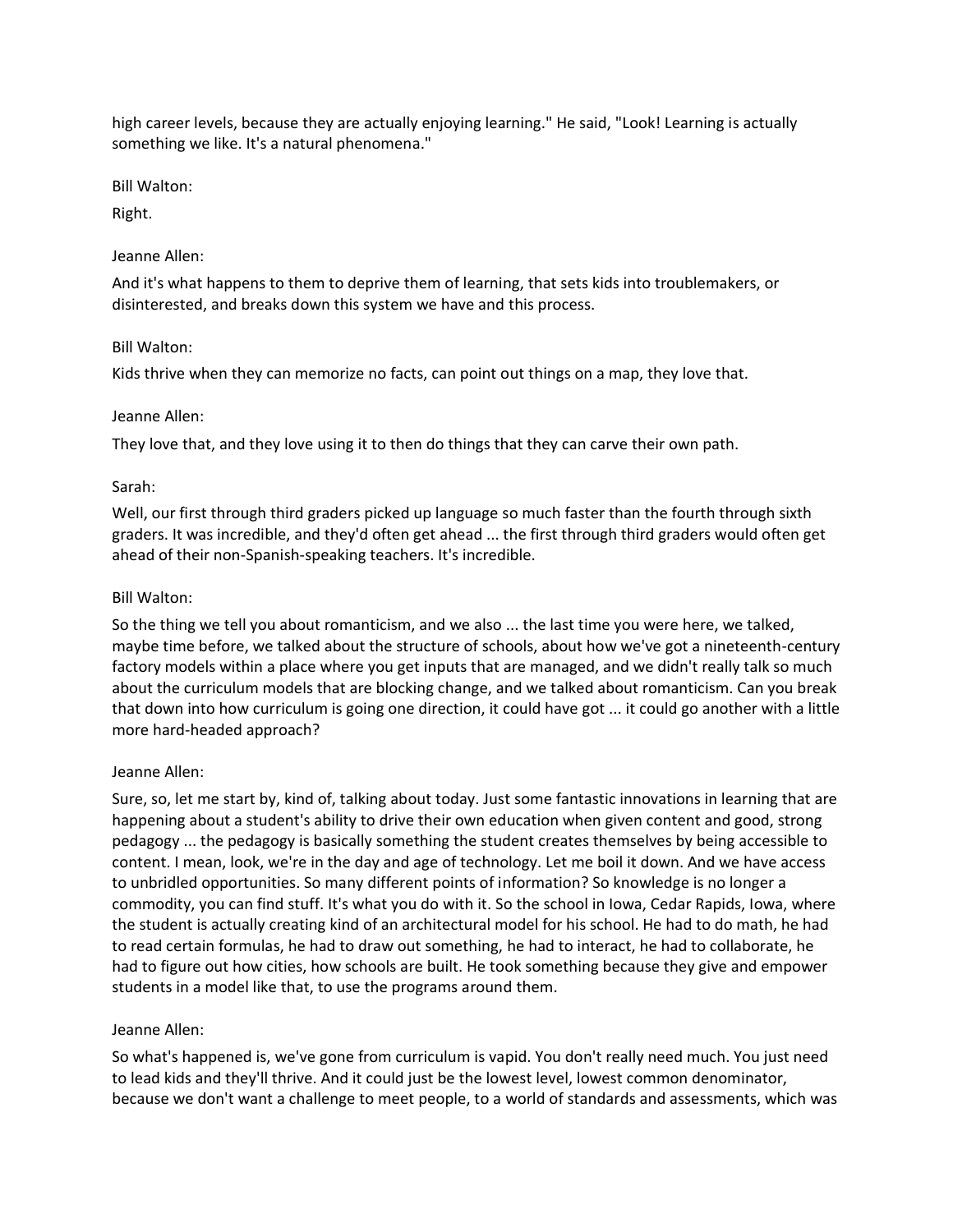very prescriptive, and everyone has to follow in lockstep, and that's the system that we sought to reform with choices in charter schools, it's got this lockstep thing, to yet more standards, and now we're coming back and saying, "Standards are good." But what are we giving students to do? They've got to learn to be independent. They've got to learn if they're going to be a painter, if they're going to be something-

# Bill Walton:

Now, how individual are those programs? I mean, if you got 25 kids in the room, how many of them are getting the same thing as the others, or are they all ... you have 25 different things they're doing?

# Jeanne Allen:

You know, it varies greatly depending on the program, depending on if it's a classroom, depending on the school. But essentially, it's a drive towards competency. You should not be able to go from one Math class to another unless you're actually competent in the essentials that were in that one Math class. So, whether it's 10 problems per week, why would you go on to the next 10, if you've got 8 out of 10? Those two that you might have gotten wrong, you might have needed it as those building blocks. So it's actually partly filled driven by the student's capacity, at that point their competency, not capacity.

# Jeanne Allen:

And then the teacher can move around the classroom and look in real-time how you're progressing. That is the wave of the future.

Bill Walton:

But where is this happening? I mean, is it-

# Jeanne Allen:

In about a hundred school districts and a huge number of charter schools, and then in some private schools, more and more.

Bill Walton: But we have 30,000 school districts.

Jeanne Allen:

Exactly. That's the problem! That's why it's just beginning to scratch the surface.

Bill Walton:

We get two-thirds of kids not at grade-level proficiency in any subject. So.

Jeanne Allen:

Exactly.

Bill Walton:

So, what are the barriers to this? I've got some candidates here. We talked before about inputs. Schools need to be accredited. So that means if you're going to be going to public school, it's got to have an accreditation. If you're going to set up a charter school, it goes through the same accreditation process.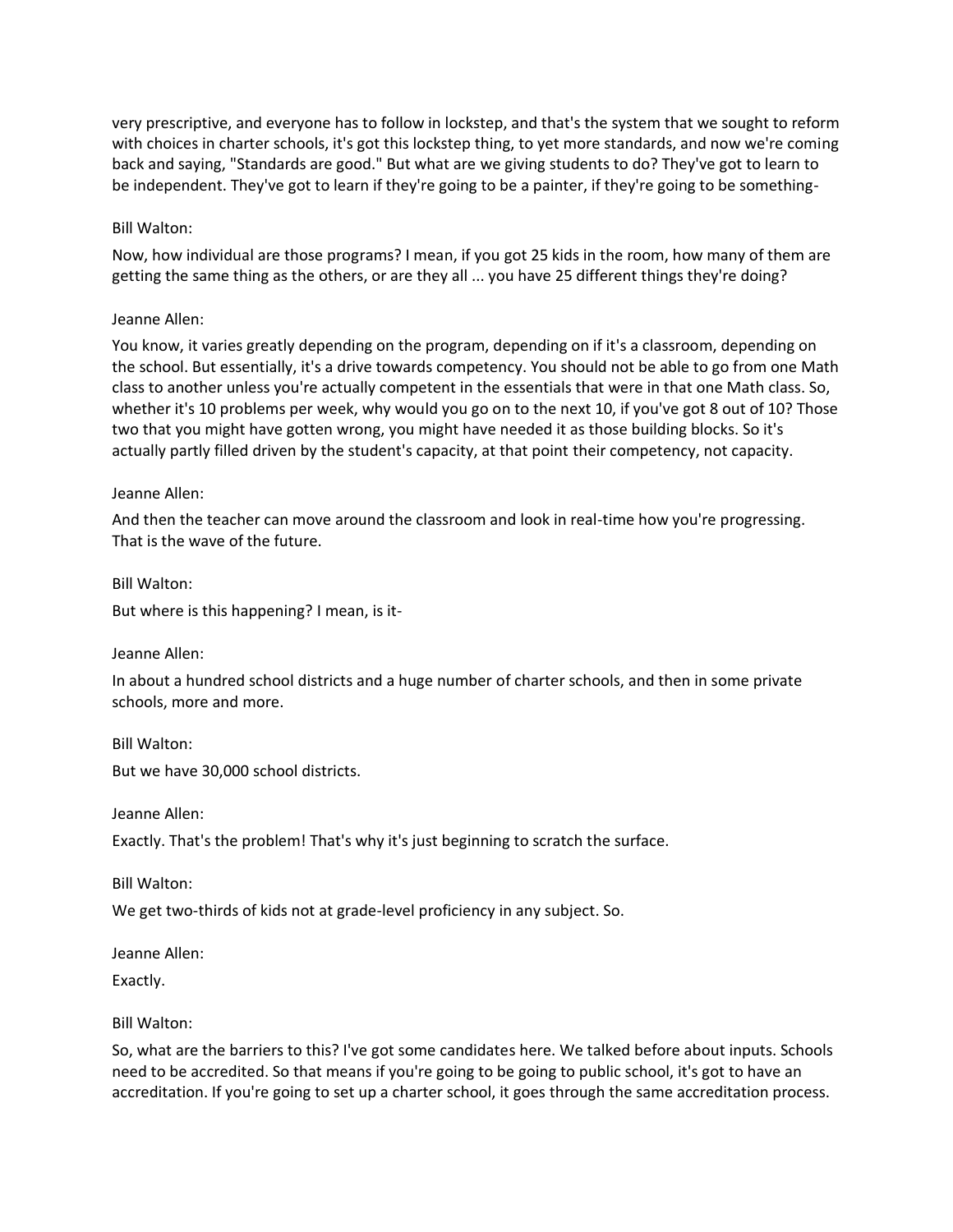And that standardizes both models pretty much, not look very different from each other, or am I listening, am I getting this right?

Jeanne Allen:

No. So, we might want to roll back.

Bill Walton:

Okay.

# Jeanne Allen:

So, public Schools gain their authority simply by the fact that they are run by a school district.

Bill Walton:

Okay.

# Jeanne Allen:

Charter schools have to go to an authorizor for the "accreditation," but they're essentially authorized, and they can operate as long as they've agreed to meet health safety standards, et cetera, and they have a different boss. Some states, it's still the school district, which is not a good law. Some states it's a mayor, some states it could be a university, an independent authorizer.

## Jeanne Allen:

They both though, regardless of charter or public, traditional public or charter public, they both are pretty much, even though I favor an option to have more autonomy in choices, they both pretty much are following the traditional model of education, because they're being held to the same tests and assessments that we put in that say, the 25 or 30 kids in the class have to be here at the end of a year. Well, what if you could be much farther ahead? What if you have a completely different interest? What if you've begun to actually tease out that you're of a career, and you know in eighth grade where you want to go? Why are you having to sit with everybody else and be taught lockstep?

# Bill Walton:

So, I'm still trying to break down the difference between if I'm sending my child to a public school, that's run in the normal manner, or a charter school, how different are the standards as to what the schools have to provide, and how much autonomy do they have?

# Jeanne Allen:

Well, the outcomes are not vastly different, but the autonomy's dramatically different. So the charter, like a private school, can have lots of authority to change the way they do business, which is why so many of the innovations that are actually making their way into lots of different systems in schools today, started in charters. So there's a whole [ownership 00:16:43] personalized learning, being able to go at your own pace, but at the same time, still achieving proficiency in something, as something was incubated and started in some of the charter schools out in California. For the first time, Rocket Ship doing blended learning. The Alliance Ready College Public Schools, same thing. So, how they teach the different levels of teachers, the performance they're held to, much higher, much more diverse, much more innovative, because they have that flexibility. But it still doesn't mean every charter, just like every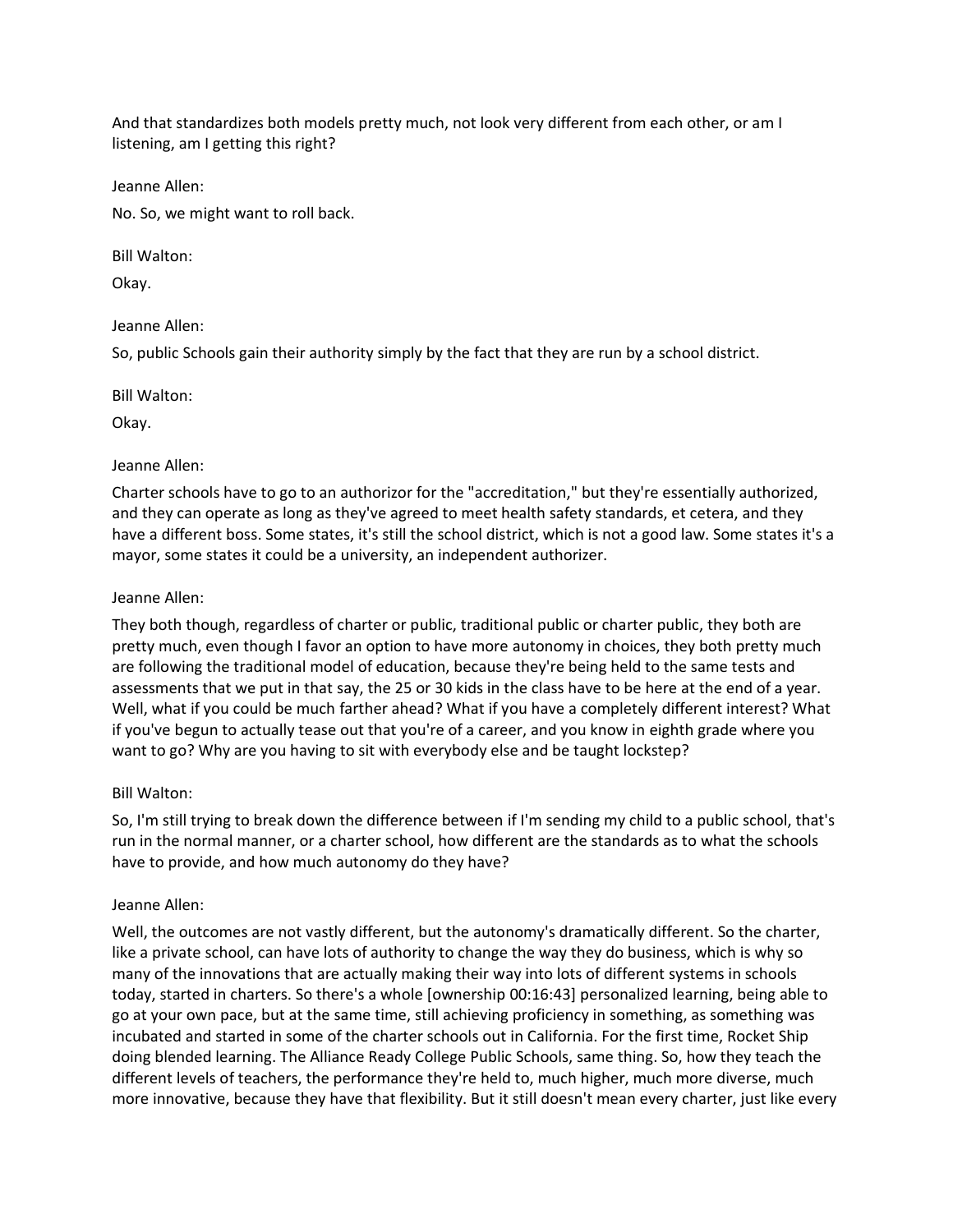traditional public school, is really using this knowledge of content. I mean, again, going back to E. D. Hirsch and cultural literacy, and what students should know, are we really requiring to know everything they possibly can know about our world, about our country, about the culture, about arts?

## Bill Walton:

But that still sounds romantic. I mean, is every child ... we mentioned Charles Murray here, and he's a pretty trenchant thinker about some of these things. He wrote the bell curve, and one of his metrics is the IQ, or he calls it G scores, it's so we don't get in the i2 Conference, and he talks about how ability varies wildly among kids, and it's not like woebegone, half of us are below average, and half of us are above average, and we end up with these schools that assume everybody from fourth grade on is going to be on the college track. And so, we set out a curriculum, sort of one-size-fits-all with standards for the high ability students, same standards for them as maybe the [inaudible 00:18:27] students. What do you think?

## Jeanne Allen:

Well, I think there's another book out there that actually advances farther the debate on average. It's called the End Of Average, by Todd Rose who was a welfare father, single parent, who now operate a center at Harvard. He's actually looked at the data and the research governing what average is. He started with a cockpit for the Navy, and how they determine what average was, and he began to realize that around the country and particularly in education, we set this average. So at one point in time, Charles Murray was right, there was above average, there was below average.

## Jeanne Allen:

I don't think we've ever quite really unpacked the fact though, that every student starts with a certain level of foundation. And if that foundation is lacking, then comparing them to average, whether they're above or below, doesn't serve the purpose. Today, what we can do is, we can say, "Where is your passion? Where is your ability to learn? Where is your interest? What do you do really well? How do you learn do more of it well?" I actually think all of our students at every level, adults too we're finding out, are still very, very malleable. They can still learn a lot, and do a lot, and be retrained.

Bill Walton: What was his name?

Jeanne Allen: His name is Todd Rose.

Bill Walton:

Todd Rose.

# Jeanne Allen:

And, it's a fascinating theory. And if you think of people's brains the way you think of their sizes, there is no average. And so that also speaks to why you need individualized learning. I'm not saying a school that 400 kids are all doing something vastly different, but it's probably a lot like your language programs, where people excelled at their own pace. I'm doing Rosetta Stone right now again to practice my Italian to go back to Italy, and I'm at a different pace, 'cause I've got stuff going on that doesn't allow me to do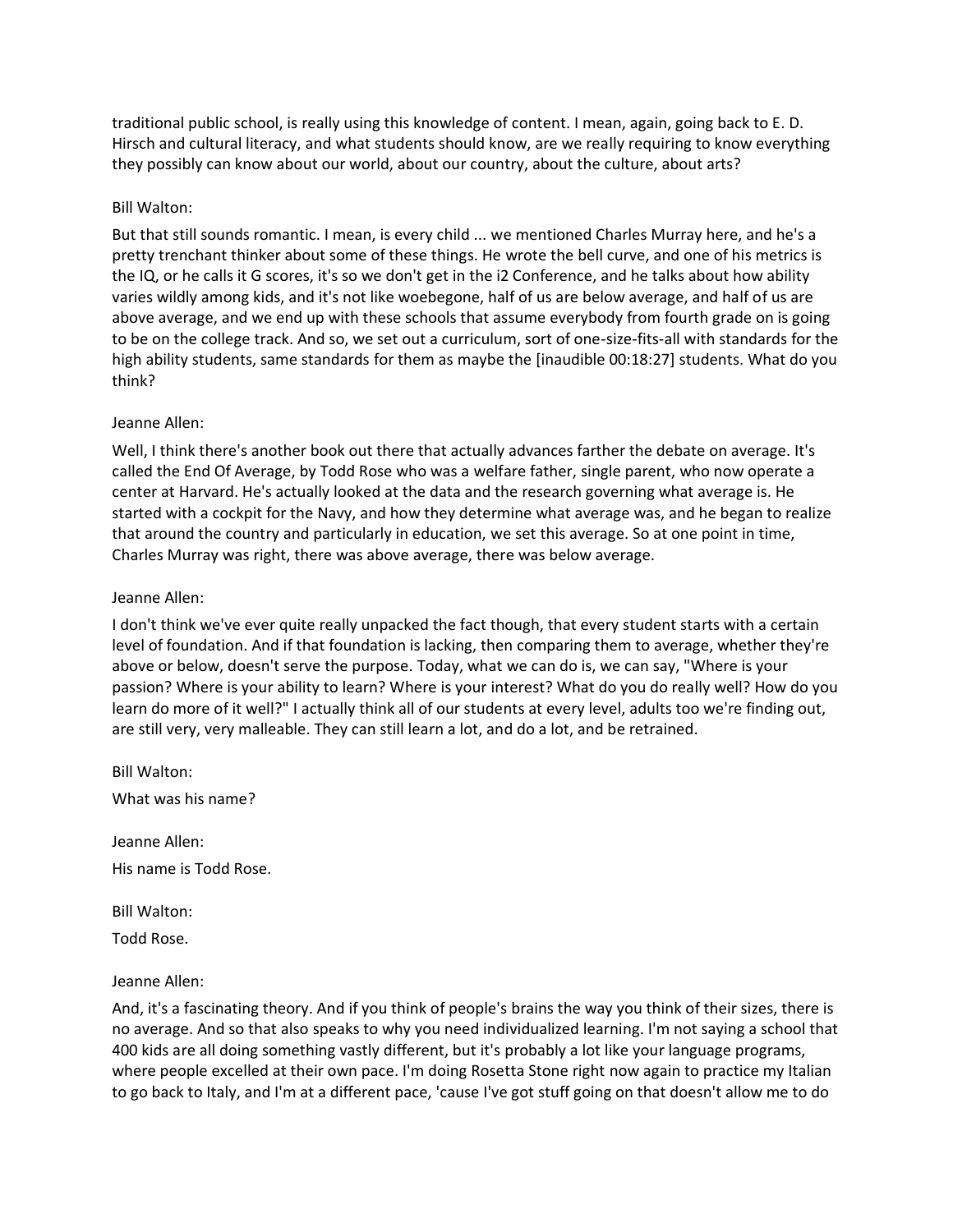it all the time. It's the same with any kind of learning. And so that's where we have to be talking about. Whether it's K or career.

Bill Walton:

The army does that.

Jeanne Allen:

Really.

Bill Walton:

I was in the army, and I get sent to clerk school, which was sort of nice, since Vietnam War was raging at the time, and they ... in clerk school, they give you these stacks of books that go through and, you know, how you type, or how you fill out a form, or how you do this thing, it's all standardized. You can go at your own pace. And, it was an eight week course that we were ... [inaudible 00:20:53] a lot into it, but you could do it at your own pace. Well, it was really, it wasn't that hard. And so, it took me about, I don't know, about seven or eight days to finish the course for the week. And I was also the company platoon leader. And so, what I got to do was, I would march the rest of the platoon to class, and I'd go play golf in the morning, and then I'd come back for lunch and then march them back to lunch, and then afterwards-

Sarah:

That must have made you very popular.

Bill Walton:

No! But my point was, you can ... everybody had to have the same outcome in terms of what they knew, and everybody got there. In fact by the end of it, I had a lot of ... that half of the company was often at the golf course with me, so we had a good time.

Sarah:

Good.

Jeanne Allen:

So, great variation how they got there.

Bill Walton:

Yeah.

#### Jeanne Allen:

But they all got there. You know, I keep meeting these students who were recipients of an opportunity scholarship, a voucher, or went through a charter school, and the story is the same over and over again. "I was a troublemaker, I couldn't do this. I wasn't a good student. I was bad. They thought I was X, Y, and Z, and then I got into a school where they held me to an expectation, and now I'm going to become a nurse." Or, "Now, I'm graduating college and I want to work for you!" And no one thought that they could learn. And then they've also uncovered and unlocked their various abilities.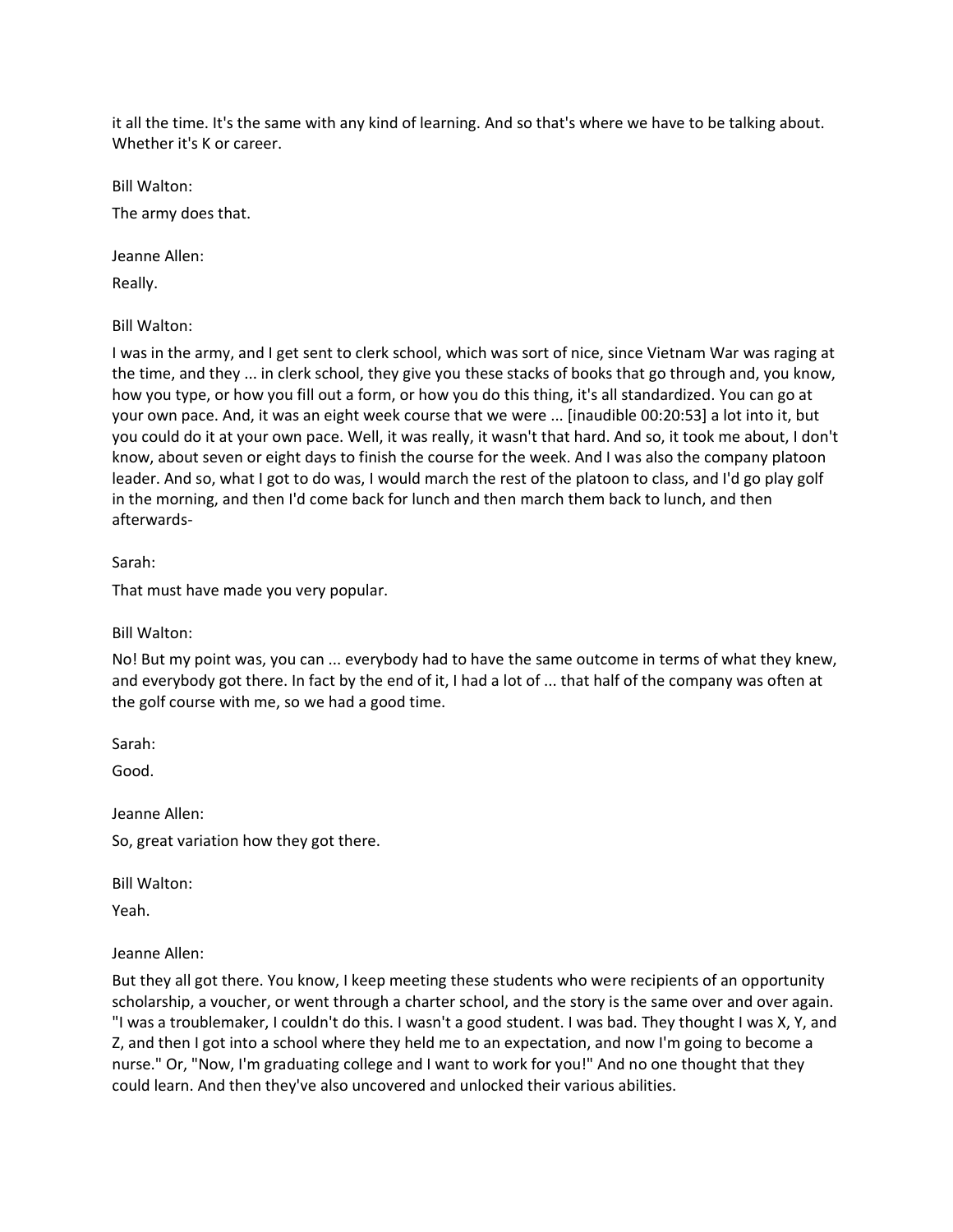## Jeanne Allen:

And so, I think that what we know about the brain today, is amazing, and I wonder if Charles Murray, he's a friend of yours, we should ask him if he was writing that book in a day and age when technology was as ubiquitous as it is today, where the brain is literally on fire on a regular basis. Love it or not, with all of our phones and all of our equipment, it's changing the way we can react and act in the face of information, trauma, danger, or opportunity.

## Bill Walton:

Does that mean the smartphones made us smarter?

## Jeanne Allen:

Smartphones may have opened up and unlocked some keys. Maybe not. Maybe a little bit more ADD, sadly.

## Bill Walton:

Well, but how do we ... these are all great individual success stories that happen in specific schools. How do you bring about institutional change across the country for these sort of things that work and, you know, I guess you've cleared my thinking on accreditation, but we've also got teachers, colleges, and certification, and textbook approval, and textbook publishers, and they pretty much operate in lockstep with sort of the old paradigm.

## Jeanne Allen:

We need a complete transformation in the way we do education at every level from K through career. What we've been talking about a lot, and I know this is an interest of yours is, are we preparing students for something they can do for life? More than half the kids are kids who go to a four year college will not complete it. Well over half. I mean something like more than 60 million adults have not completed anything, not a certificate or a degree, and many of them are in jobs that are not serving their highest value, and are not serving the country. And that doesn't mean we shouldn't give everyone a chance to aspire to as much education as they want. But a degree is a badge, just like we got badges in Boy Scouts and Girl Scouts. It's a badge. It happens to be recognized badge, and a lot of Higher Ed innovators are talking about, why isn't a certificate a badge? And in fact, why isn't eighth grade, or maybe finishing sixth grade, or maybe we shouldn't even be sixth or eighth grade. Maybe it should be acquiring a certain amount of knowledge in a certain amount of time, get you badge.

# Bill Walton:

So like sitting for the CPA exam? So you don't really ... it doesn't measure how many years or how many semesters of accounting you took, although that's one of the prerequisites, but it's mainly whether you can pass the test. And so you'd have something like that for all sorts of occupations?

#### Jeanne Allen:

That's a great analogy. And for all sorts of curricula. And programs. And content. So we want all of our kids to know, I do at least, I don't know about a lot of people, why the American Revolution was fought and what happened. Why is that fourth grade? I wouldn't ... was reading to my kids about in kindergarten.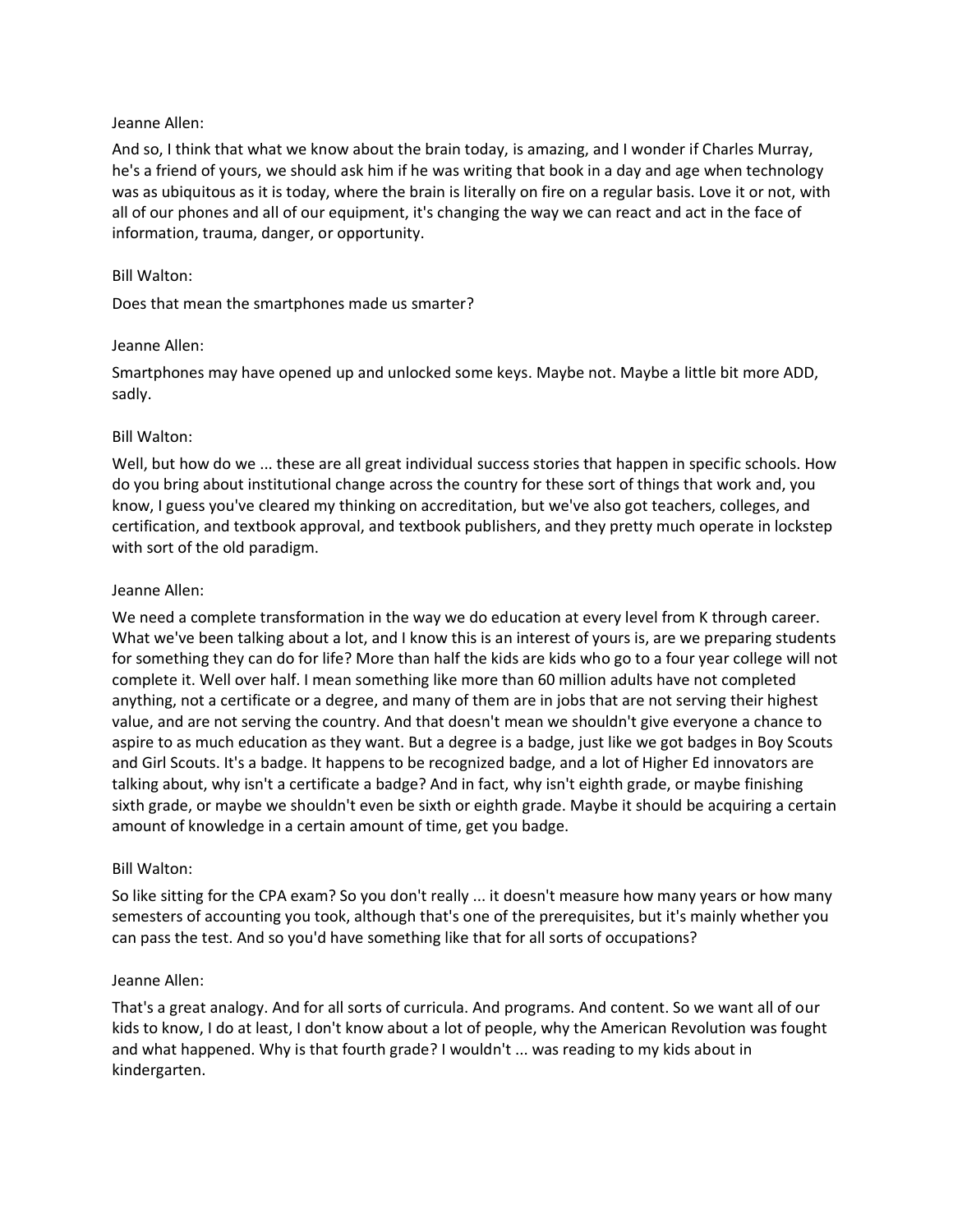# Bill Walton:

Yeah, exactly. Well, Sarah and I, back in the days when we were teaching language and we also had a reading program, I became friends with an ex-high school football coach who'd created a program where we take kids that had dropped out of high school or been kicked out of high school for behavior issues, and he would take the first student allocation as his revenue, and then he would take these kids, and this was 20, 25 years ago when computers were-

Sarah:

Very beginning.

## Bill Walton:

Very beginning, you know, they looked like big refrigerators, you know, they're enormous, but he'd have them doing things with these computers in the morning, and they got through the whole high school curriculum in about three hours a day, five days a week, and then he had them going off to part-time jobs. And so they were not only learning, moving along at their own pace, but they were getting workforce training.

Sarah:

And getting money.

Bill Walton:

Oh, yeah. Getting paid!

Jeanne Allen:

And it's kind of like the idea of apprenticeships, right?

Bill Walton:

Yeah.

Jeanne Allen:

It's not just about, you know, the word "vocation" was bandied around a lot today. I don't like the word vocational because the older vocational education was almost along the German model. You're ninth grade. You don't seem quite as promising as this one over here. So by the time you get to tenth grade, you're going to go off on a bus, happened to many of my friends, and you're going to go beautician school, or you're going to go to, you know, some woodworking thing. And yet, they may have not gotten the foundation.

Bill Walton:

Well, it's like those old notions of working class or middle class.

Jeanne Allen:

Right.

Bill Walton: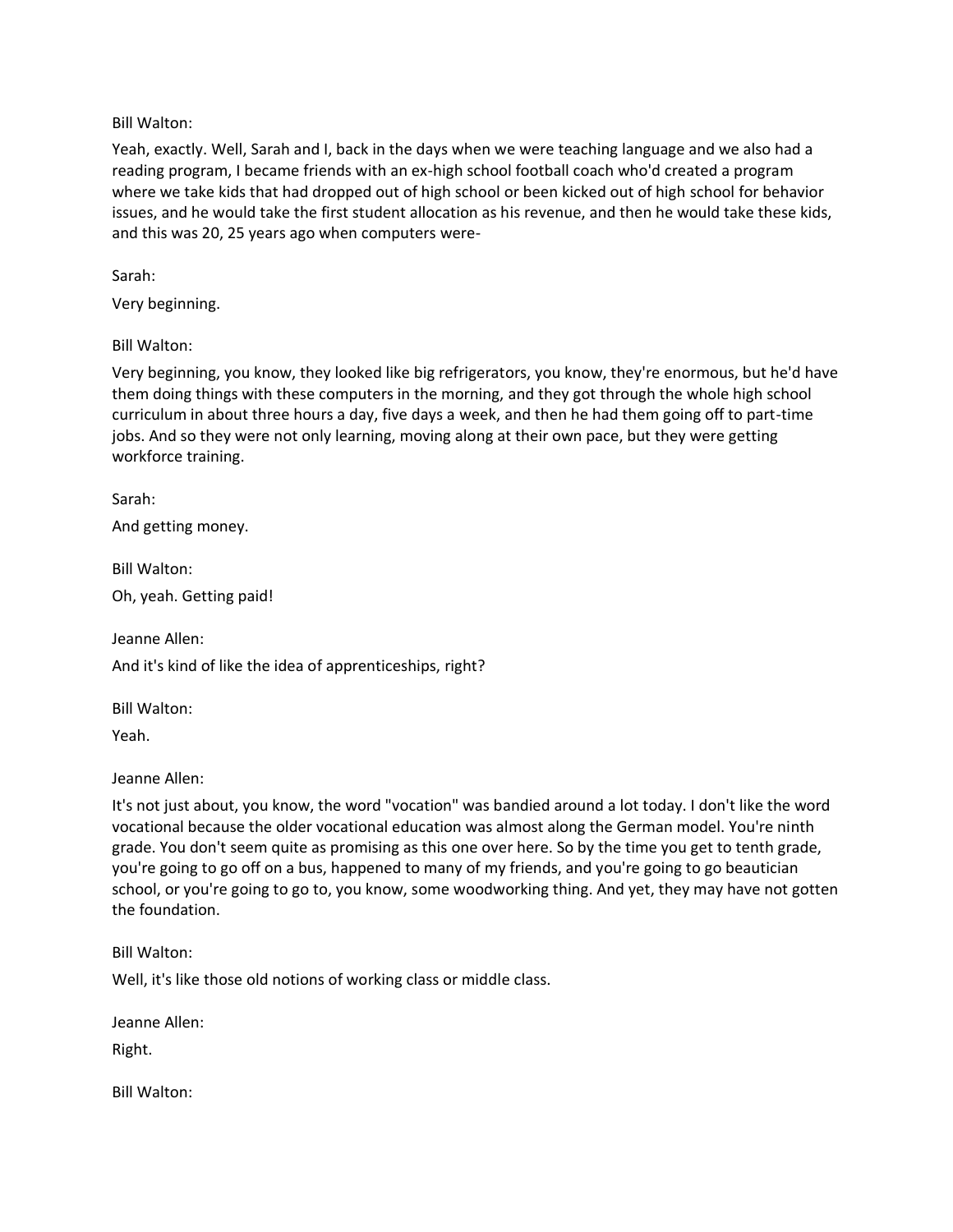I mean, they ... I think it was Arnold Kling said, if you came down from Mars and looked at the country, you couldn't see if there's a working-class and another class. Everybody's sort of lumped in together.

## Jeanne Allen:

And so imagine taking that definition too, if you said to students starting first or second grade, they're constantly exposed to a wealth of pathways while they're learning and exploring, and they might decide by eighth grade or seventh grade or some weird time in their history, that they want to be on a different path. Maybe that's a completely different kind of education school. Maybe it's online. Maybe it's at home. Maybe it's in a college. Maybe it's in a school we've never heard of.

## Bill Walton:

But I've already said you're the leading educational reformer, bringing that change in America. How do we multiply, how do we force-multiply this, I mean, how do we roll it out?

## Jeanne Allen:

We have to do a few things, and they're hard. And they-

Bill Walton:

Well, let's do the hard thing.

## Jeanne Allen:

... and they buck the status quo. One is we truly have to change laws that require schools to be measured based on seed time.

Sarah:

Oh, yeah.

# Jeanne Allen:

Right? And numbers. So we pay for butts in seats. The [old 00:27:43] Carnegie units. That's how districts get funded, that's how the federal government, the state government, the local government, fund schools. It doesn't matter whether you have a federal education department or not. It's irrelevant. All schools are funded based on number formulas of kids and seed time. Instead, you should be funding them based on what's happening locally and whether there's competency. Student-centered funding-

Bill Walton:

Certain certification, or whatever.

Jeanne Allen: Yeah. Right?

Bill Walton:

Okay. Now, we went through this whole thing with No Child Left Behind, teaching for the test, and that sort of thing. How do you avoid that trap?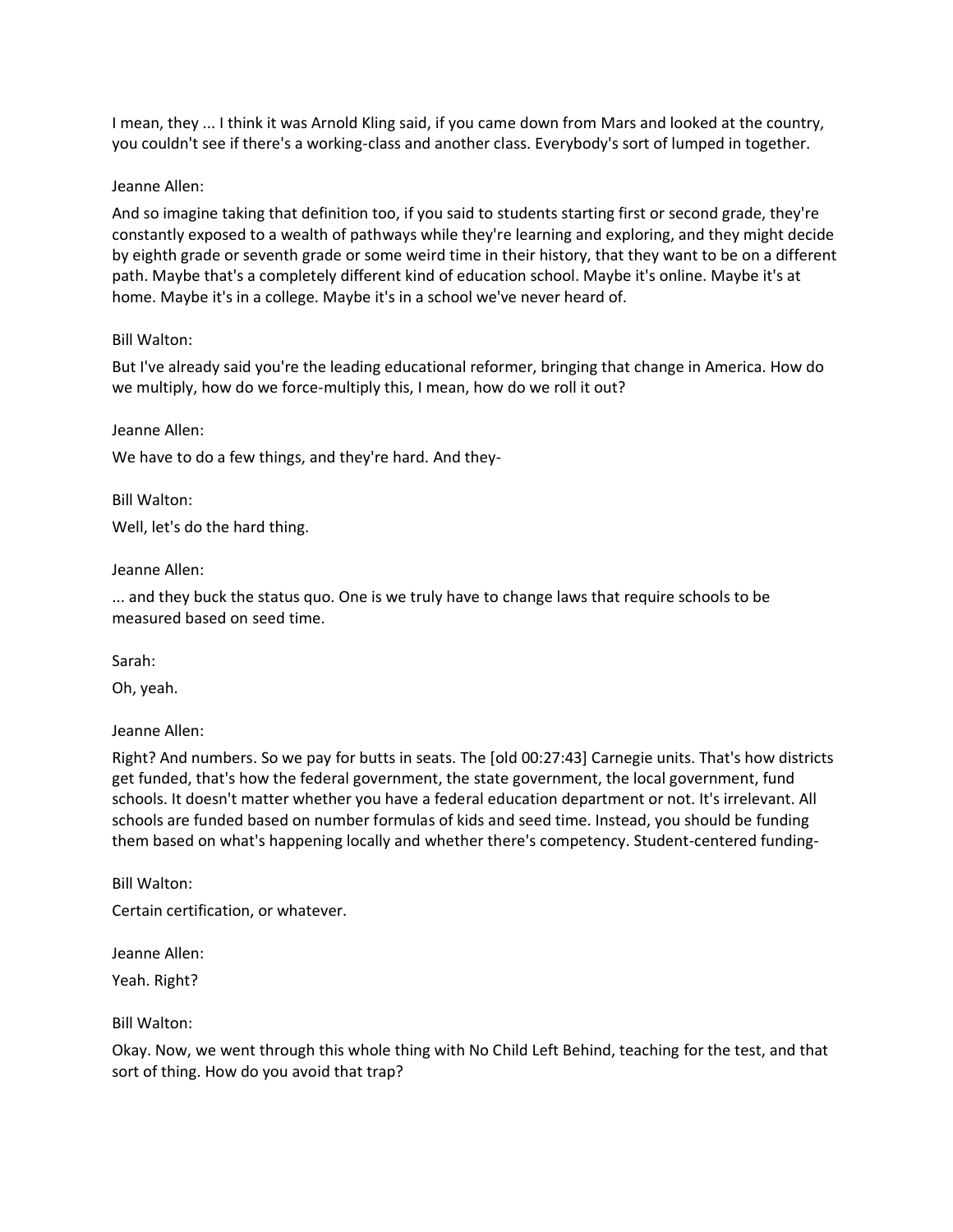Jeanne Allen:

So, you know, the teaching to the test, in a way, was a necessary evil, and I don't even want to say teaching the test. The testing was a necessary evil. A teaching the test came about-

Bill Walton:

I think testing is essential.

Jeanne Allen:

Right? The teaching the test came because this system that we're trying to transform didn't know how to react to these incentives or the sticks and the carrot. So rather than saying, "Oh my gosh, they say that our kids should know this level of math," whatever it happens to be by fourth grade, we're not going to teach them math, we're just going to make sure they test well in math.

Bill Walton:

So-

Jeanne Allen:

So it shows the flaw of the system, that people felt like they had to teach to the test, or just, you know, they felt like they had to practice testing.

Bill Walton:

Got it.

Jeanne Allen:

What teach to the test means really-

Bill Walton:

So they weren't learning, they were just learning to take tests.

Jeanne Allen:

... is they were practicing the test.

Bill Walton:

Yeah.

Jeanne Allen: And in the process some kids learned.

Bill Walton:

Yeah.

Jeanne Allen:

And actually we saw a huge bump in minority kids' scores.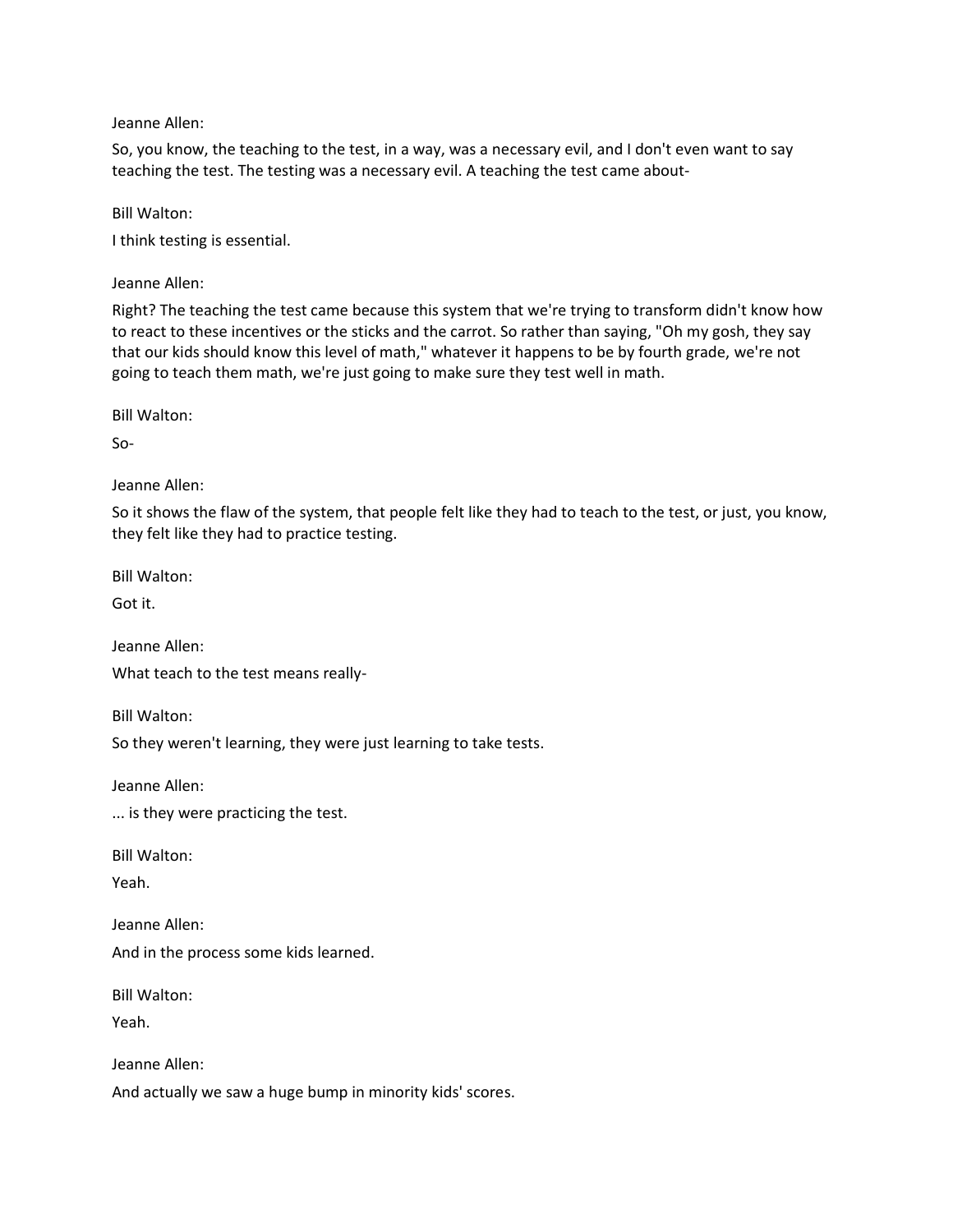Bill Walton:

But there's not much evidence that that sticks.

Jeanne Allen: But, right. Exactly. It's not persistent.

Bill Walton:

There's a lot of evidence that it doesn't stick.

Jeanne Allen:

Right. Right. And by the way, the corollary is on the nation's report card, the states where there's more flexibility, more autonomy, more innovations happening, their black and brown kids in particular but all students, particularly those in charter schools, went up eight to ten percentage points over the last few assessments.

Bill Walton: And seed time is JK through 12.

Jeanne Allen: Yeah.

Bill Walton:

All the way through. Now-

Jeanne Allen: And your diploma is based on time-

Bill Walton:

That's a big one, so if you said to parents, and voters, "Look, if you really want educational change, let's rethink this whole thing." That's a cause.

Jeanne Allen:

How about you don't get a diploma for graduating 12 years. How about your diploma's based on competency?

That you don't get one if you don't get it within 12 years?

Jeanne Allen:

Bill Walton:

If you don't ... you get it whenever you've mastered the program of instruction.

Bill Walton:

Oh I like that. More time for golf.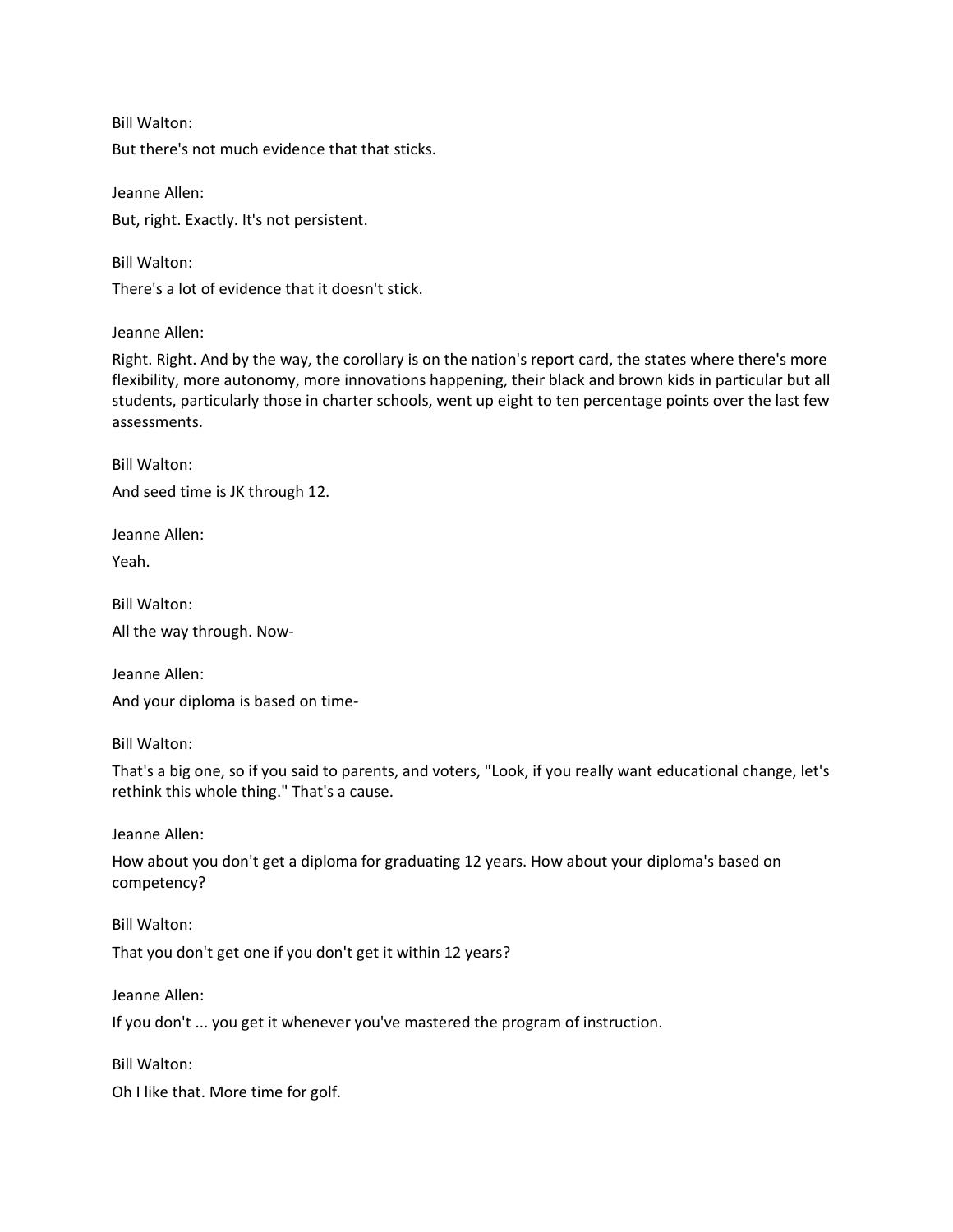Jeanne Allen:

Exactly!

Bill Walton:

So, seed time, right, that's a big one. What else was there? Is there another big one that you could say, "Gee, if we could change seed time that would change a lot..." What else?

# Jeanne Allen:

Teacher certification and teacher education. I mean, that's where ... that's the reinforcement that you have to be sitting in rows. Right? You're being taught basically most of teacher education accepted the more, I'd say progressive institutions? Are about classroom management. You know, I ... there's a Dean in Boston College who was actually at Penn when I was there, who taught about Dewey, he taught about differential ways to think about language, how we all come to language, he talked about community. I remember thinking, "Oh my God, we're going to talk down John Dewey, this is going to be crazy." It was interesting because he was talking about the foundations of education, asking people in this class, some of who were going to become teachers, most were going to become entrepreneurs in education, how to think about students.

Bill Walton:

Mm-hmm (affirmative).

# Jeanne Allen:

That's different than, I show up to get my certification, and I'm told that if I turn on and off the lights five times, my kids will quiet down if they're in third grade.

# Bill Walton:

So we need to have certification based on classroom mastery. Or classroom-

Jeanne Allen:

Certification should be based on ... you should be able to hire a teacher who does something really well and proves that they've got some experience in their content field.

Bill Walton:

Well, we've been through that, with Language Odyssey.

Sarah:

Yeah. In Indiana, 20 years ago, I don't know if it's the same, if you were an accredited high school Spanish teacher, you are not allowed to teach elementary Spanish.

Bill Walton:

Well, the other thing too is we-

Sarah: It's unbelievable!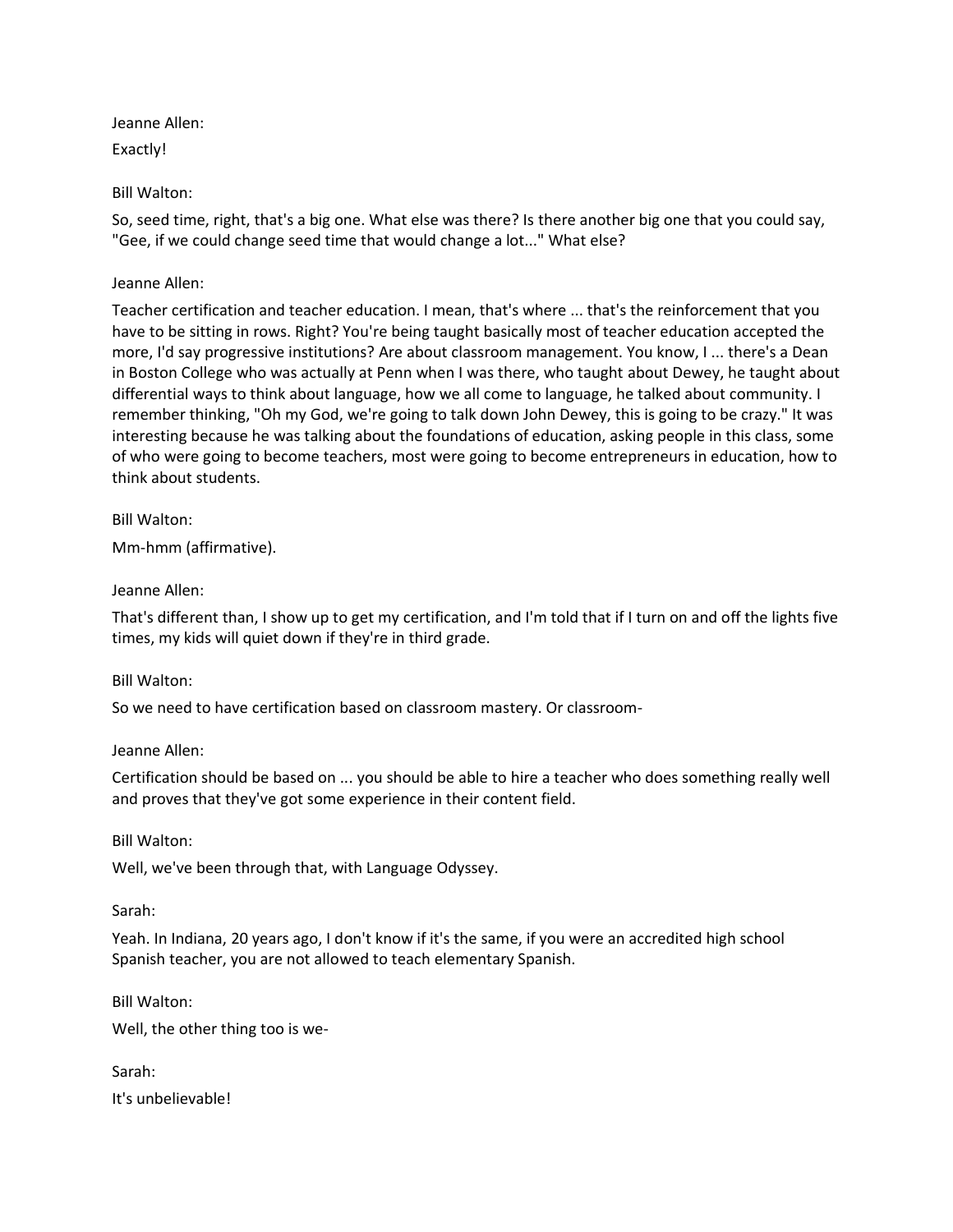Bill Walton:

We headed from-

Jeanne Allen:

Oh my gosh.

Bill Walton:

We had a program in a suburb that was not unlike Schaumburg, and the ... Sarah had sold the teacher, that the Assistant Superintendent of Curriculum was a marvelous person-

Sarah:

Wonderful.

Bill Walton:

... and she brought us in, and she ... we were all set up and we had eight schools we were going to be teaching in, had hired [eight 00:32:09] teachers. We hired a couple; one of them had a PhD, was Spanish, had a PhD in engineering, but wanted to teach kids, and we had all sorts of highly-qualified Spanish speakers, because it's an immersion program, and the Indiana Teachers Unions found out about this, and so, "No, no, no, you can't ... these people are not certified," and so even though they're fluent in Spanish, which works great in an immersion program-

Sarah:

And they were highly educated.

Bill Walton:

And so-

Jeanne Allen:

Right.

Bill Walton:

So they said, "You can't hire them. You got to hire the teachers we provide," and they provided eight teachers, none of them could speak Spanish.

Jeanne Allen:

Oh my gosh.

Sarah: Well, they knew some numbers and some food.

Bill Walton:

Okay. Numbers and...!

Sarah: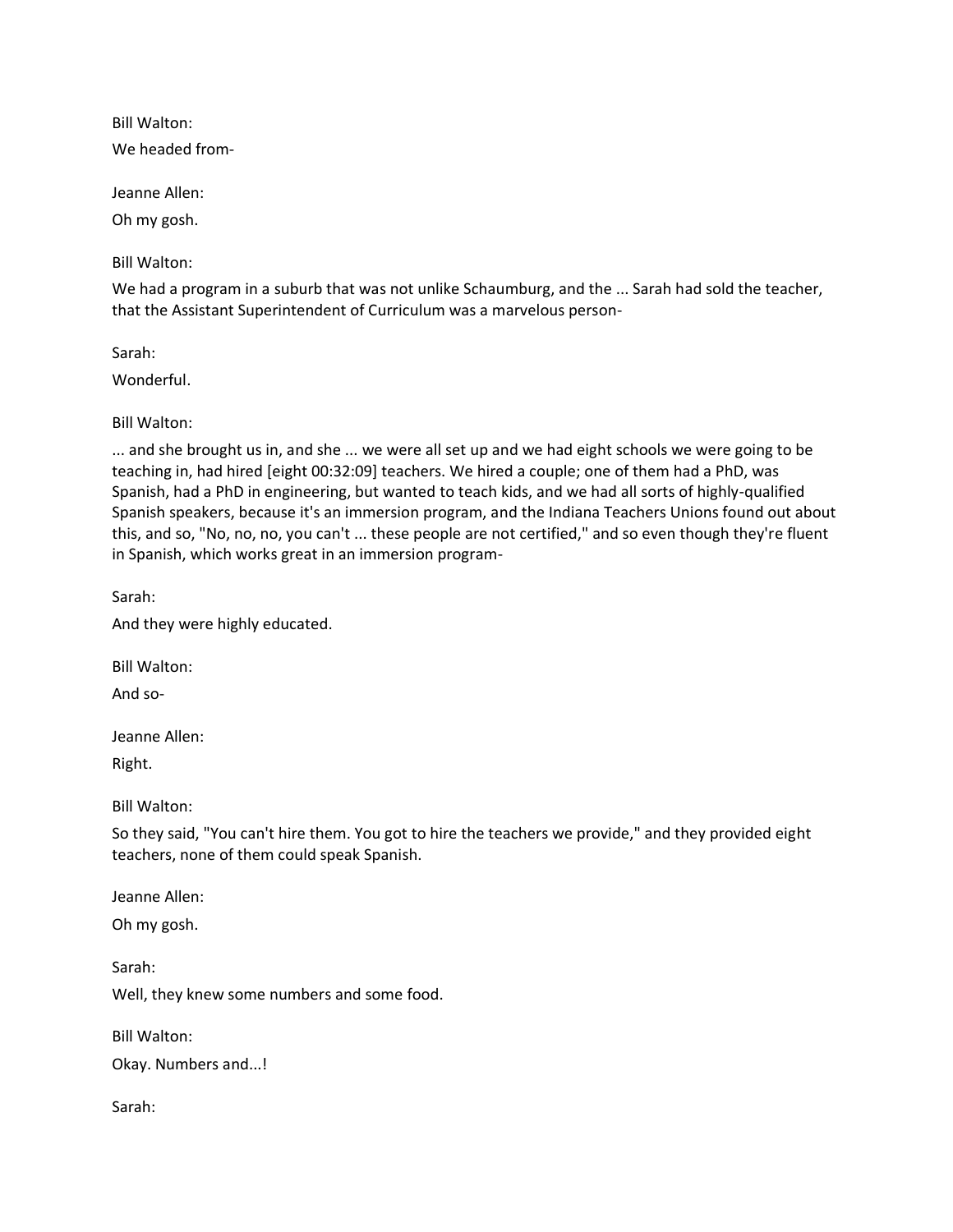Colors.

Bill Walton:

All right, anyway, we ... how long did that program ... we did it for a couple years trying to make that work. I remember you going down there trying to teach Spanish to ... and your Spanish is not-

Sarah:

Well, I, no, I-

Bill Walton:

Neither one of our Spanish is all that great! But that's ... Okay, so let's circle back to big change. Seed time-

Jeanne Allen:

Yeah, so let me ask you a question, back on the teachers. Do we allow doctors to practice, right away after they've passed the medical exam? No, they have to have been in a hospital as a resident.

Bill Walton:

Sure.

Jeanne Allen:

And observed, and then satisfactorily validated by their supervising doctor. We do six weeks of classroom teaching, and we go, "Okay. Done."

Bill Walton:

You're in.

Jeanne Allen:

You went to school, you're in.

Bill Walton:

Yeah.

Jeanne Allen:

So imagine if their peers could say, "Sarah's coming in and doing Spanish language." Maybe Sarah's a painter. When she just happens to spend a lot of time in Spanish. Language exercises.

Bill Walton:

So, we need sort of an apprentice program for teachers?

Jeanne Allen:

I think maybe a part apprentice, part content, and yeah, I think that's a huge barrier, and then really learning to refocus the unit of measurement on the student. It's very hard. How do you decide without going like, "Oh, we just want schools to do anything." But if you focus unit of measurement on the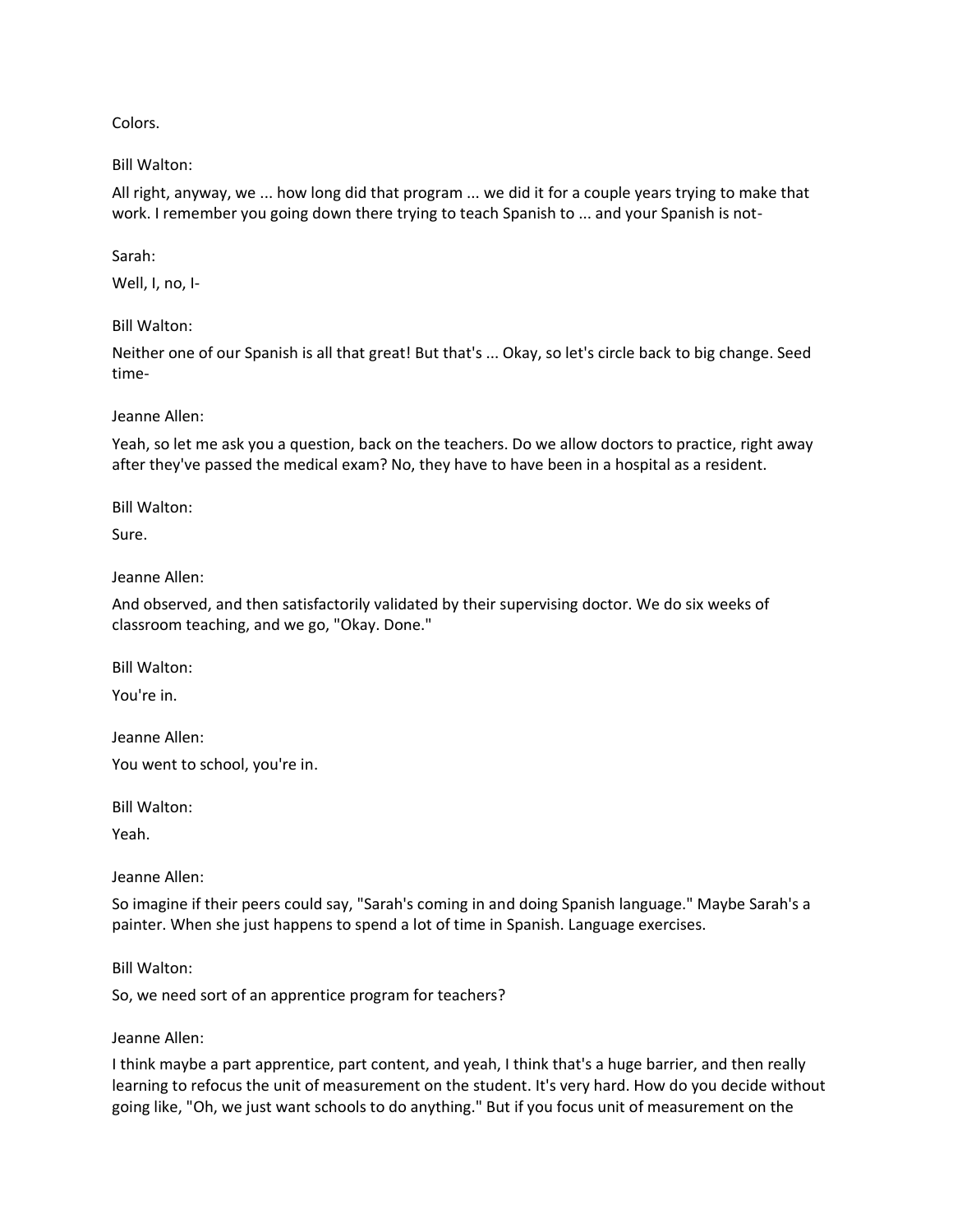student, is the student making progress? Then I might pick a school that's different from what you might pick.

## Bill Walton:

Okay, so how is that different from we have now, unit of measure on the student. what does that mean relative to where-

## Jeanne Allen:

We measure schools on whether the school is progressing whether an average ... an aggregate number of students is making progress-

Bill Walton:

I got it.

## Jeanne Allen:

... on a set of tests, even before we had a federal requirement for state by state testing? There were, you know, the Stanford 9, some of you have heard of, or just standardized tests, and you'd say, "Oh, the average numbers, this is where the average came from. The average number of kids is doing really well, 70% of them are doing pretty good on our state tests or on this norm-referenced test."

Bill Walton:

Mm-hmm (affirmative).

# Jeanne Allen:

And those are good substantial measurements to get a gauge of where people are. There's been a lot of science put into them, not pooh-poohing tests. But that doesn't mean the student is ready to graduate if they've done well, or that they're not ready to graduate because they've done poorly. Because if you're Walter Bank who ended up being saved by a charter school in Ohio, and ended up going to Ohio State, and now is graduating, and you just left the measurement of the test and didn't give him an option? He'd still be ... he'd probably be in jail.

Bill Walton:

Okay.

Jeanne Allen:

'Cause he was that bad.

# Bill Walton:

Yeah. Yeah. Yeah. You know ... concerning outcomes, one of the thought experiments I tried when I was ... Sarah and I were toiling in the education of vineyards with our programs, was it ... we thought we were doing something better, faster, cheaper, because it's hard for elementary schools to create a language program raised to scale-

Sarah: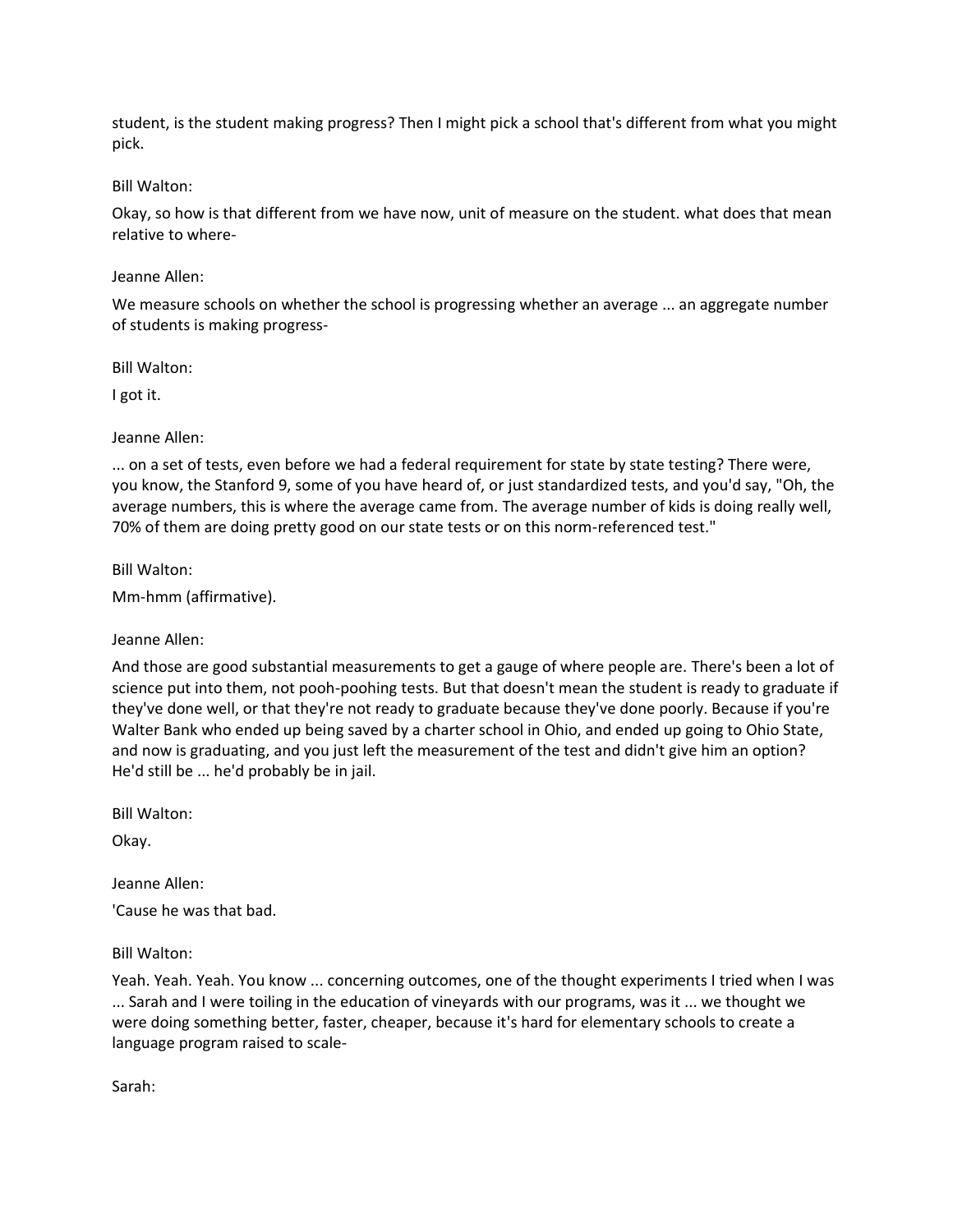And to keep it going.

Bill Walton:

And keep it going. All sorts of issues with staging these third graders and the sixth graders, it's complicated. But we had a ... we were doing it very cost-effectively, and I came to think of a thought experiment. if we were just selling a pill, that we could give you, and it would teach you how to speak Spanish without any other things like that, would the education establishment let us give you that pill, because we'd gotten rid of all the other nonsense. We just produced outcome.

Jeanne Allen:

No, the answer's no, because the education establishment actually thinks that you're there to be socialized.

Bill Walton:

Okay.

Jeanne Allen:

And that's why they don't like homeschooling, and that's why they don't like parents choosing to go to their own charter or private school, because they think we should be socialized. Look. I'm a huge proponent of the melting pot. You know, my dad was a recipient of ... we probably talked about this before, of like, tens of millions in this country, of being able to get into America and be socialized to our civic values, but we're not even doing that now. So, I think our kids are pretty social without having to have the education establishment.

Bill Walton:

I think they think they've got that covered.

Jeanne Allen:

Yeah.

Bill Walton:

Yeah. Well, once again, fascinating. I think we've got some solutions here. We just need to get together and make them happen. And so I'm going to ... sign me up for your army.

Sarah:

Yeah.

Bill Walton: Let's make some educational change.

Jeanne Allen:

You're in.

Bill Walton: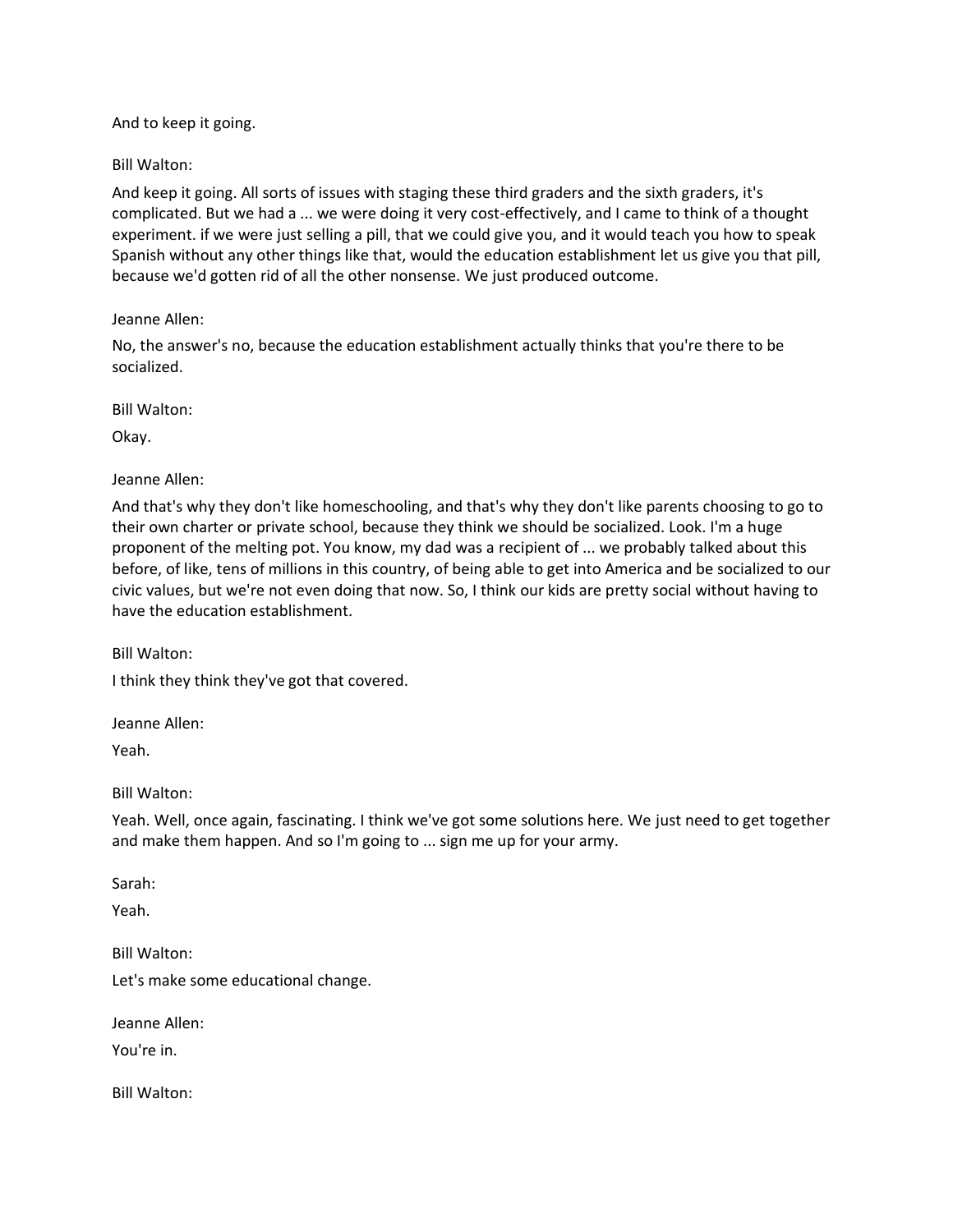Sarah, thank you for ... and sharing your war stories, and Jeanne, thank you.

Jeanne Allen:

Thank you, Bill.

Bill Walton:

I'll see you.

Jeanne Allen:

And Sarah.

Bill Walton:

I'm sure I'll see you in a few months to talk about this more. Great. Take care.

Jeanne Allen:

Thanks.

Crew Member 2:

Super!

Jeanne Allen:

That was quick.

Crew Member 2:

Very nice!

Jeanne Allen:

That was good.

Sarah:

Yeah.

Bill Walton:

That was very quick. But it was 36 minutes.

Jeanne Allen:

That's great.

Bill Walton:

And-

Jeanne Allen:

Yeah.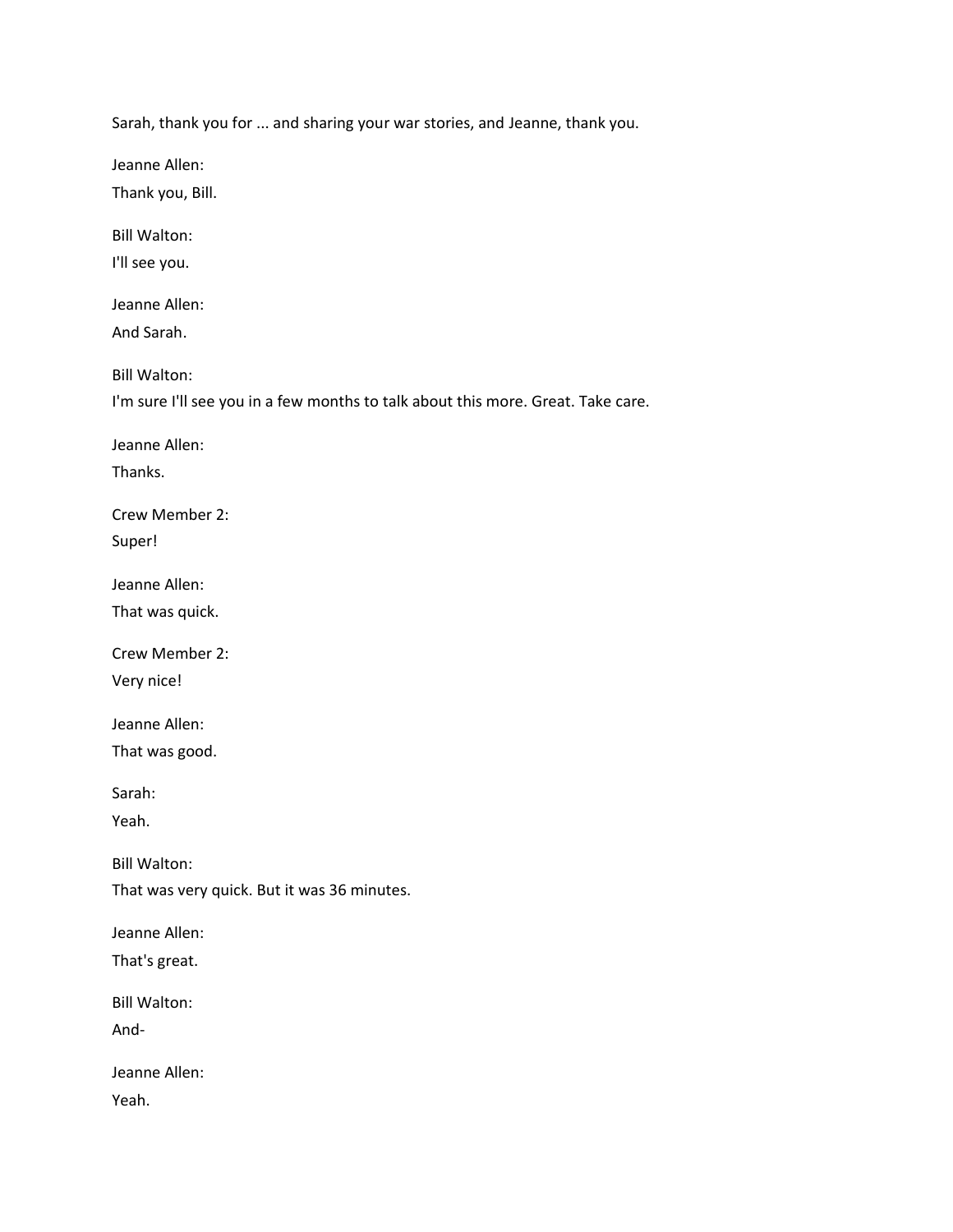Bill Walton:

Yeah, you know, you're going longer than that.

Jeanne Allen:

Yeah.

Bill Walton:

I think we got into some interesting things. I also love circling back to ... could you boil it down in fifty words? Seed time, certification, unit of measurement.

Jeanne Allen:

Right. Yes. Now?

Bill Walton:

Yeah.

Jeanne Allen:

Okay!

Sarah:

Gee, he put you on the spot!

Jeanne Allen:

I can actually probably send you a paragraph that's even better than that, from Education. There's a great vision document out of Education Reimagined.

Bill Walton:

Because what I want to do is I'm going to want do a takeaway.

Jeanne Allen:

Yep. So let me-

Bill Walton: Is the document right at hand, or is it-

Jeanne Allen: It's very much at hand. I can actually-

Bill Walton:

If you can send it to me right now, I could turn that into a takeaway.

Jeanne Allen:

Yeah. It's a really, really good, about what the vision for education should look like?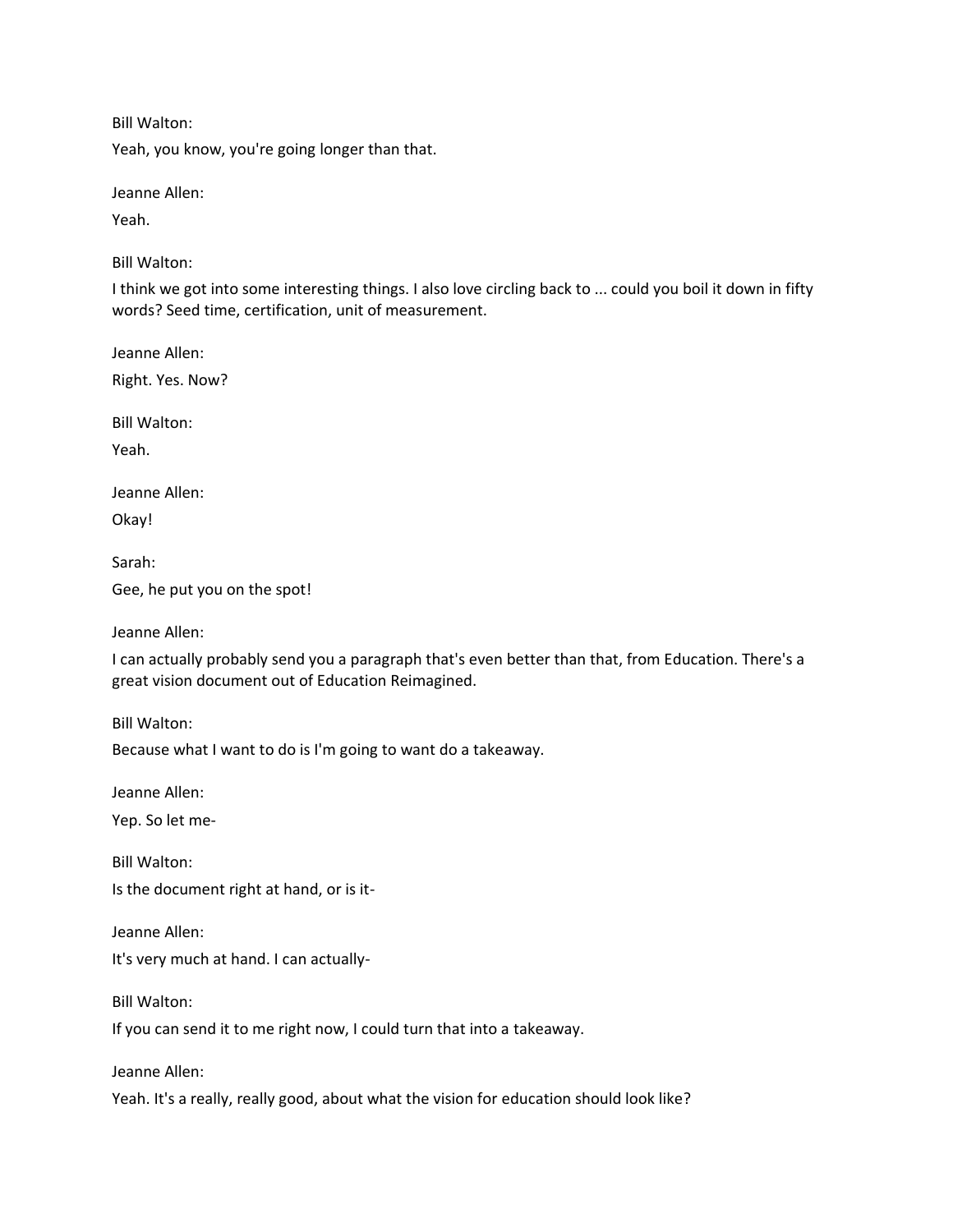Bill Walton:

Yeah.

Jeanne Allen:

And it's agnostic, as opposed to where you go and what you do. Let me pull this up. Because you will like that a lot.

Bill Walton:

How'd you do? How do you feel you...

Sarah: [inaudible 00:38:26]

Bill Walton:

Well, some of these stories, I mean, my story about marching kids back and forth in the army-

Jeanne Allen: What's common ground-

Bill Walton: Everybody was charmed by that. They didn't, they weren't jealous of that-

Sarah:

I just, I'm your wife, I have to...

Bill Walton: I know, you're the wife.

Jeanne Allen:

Big barkers always bark.

Bill Walton:

But really, they like to-

Jeanne Allen:

Our two big-

Sarah:

Barkers-

Jeanne Allen: Barkers, I have to remember that.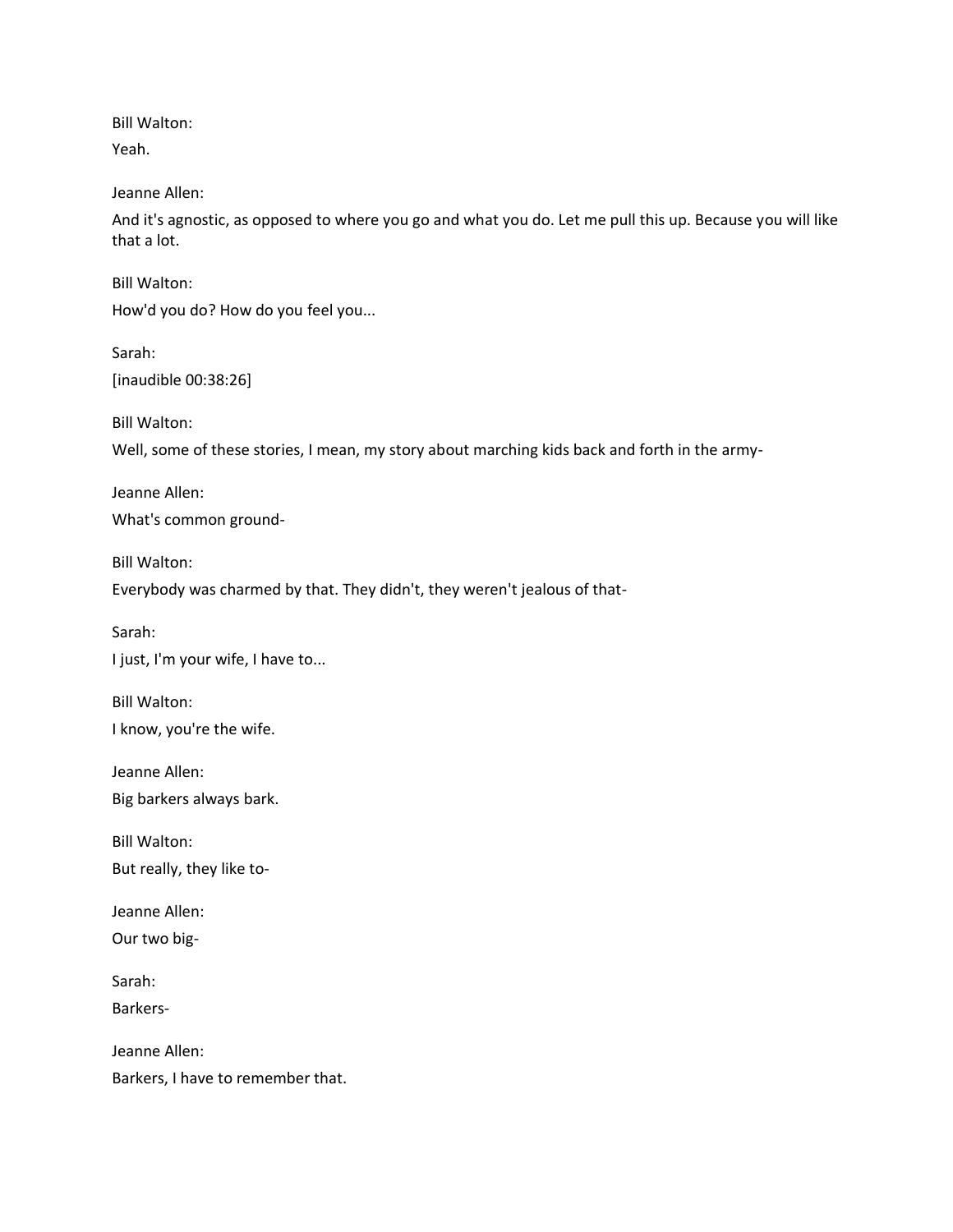Sarah: Always bark. Jeanne Allen: Always bark. Bill Walton: And that would be a true statement. Bill Walton: [crosstalk 00:38:52] Crew Member 2: Are you going to want to do-Jeanne Allen: Yes. Our two big barkers always bark. Bill Walton: She's going to interview me right now. Jeanne Allen: Hold on, what ... so it's all one ... no capitals? Bill Walton: No caps. Sarah: All... Jeanne Allen: Our two... Bill Walton: Our ... two should be a number. Jeanne Allen: Yeah? Our two big barkers always bark. And that's common ground, or is that hillcrest? Sarah: It's in a hillcrest. Jeanne Allen: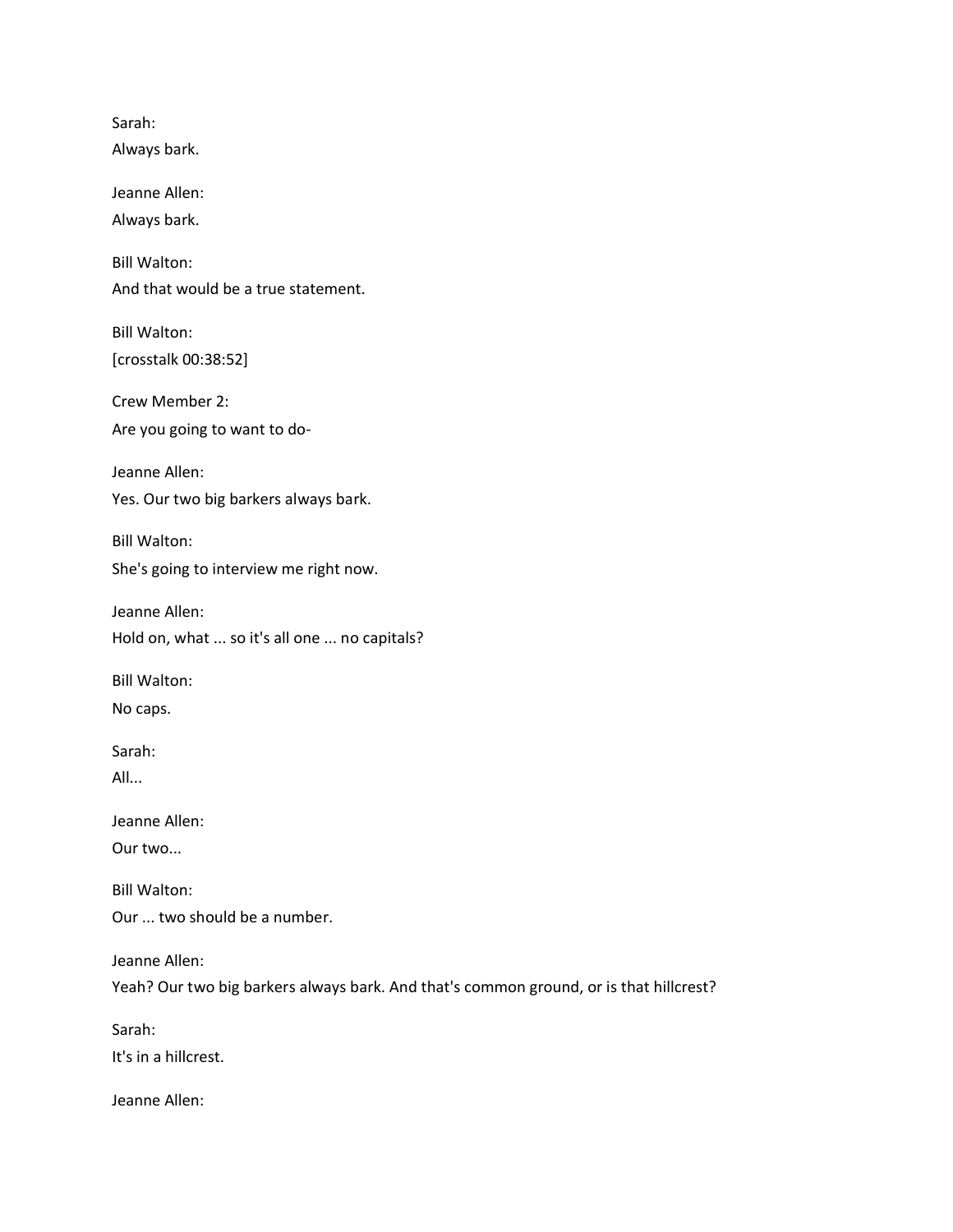Oh it's the hillcrest. That's the problem was. Okay great. Got it. Our two big barkers always bark. All right. Got it. All right, and you get me a Education Reimagined document. Education Reimagined vision, okay. So, a transformational vision ... for educa-

Jeanne Allen: Simply put the current system is-

Crew Member 2: Okay. Take it away.

# Jeanne Allen:

Hi, and welcome to Reality Check. This is Jeanne Allen. Reality Check is a weekly show, a podcast about all things education, cultural affairs, and whatever else happens to make me think that people would be interested. And today is a really fantastic show. I am thrilled to introduce my longtime friend and guest Bill Walton, who has a fantastic and very broad array of experiences and activities, for a very overdue conversation here on Reality Check.

# Jeanne Allen:

First and foremost, today, Bill was the host of The Bill Walton Show, a podcast that I will make sure I give you information about before we end today. And he is the managing partner of Rappahannock Ventures, a private equity firm, and Rush River Entertainment. His feature films, he's an entertainer extraordinaire, and include Max Rose, The Ticket, and The Price of Desire.

# Jeanne Allen:

Previously, when I met Bill, he served as Chairman of the Board and CEO of Allied Capital Corporation. He was also Managing Director of Butler Capital, was a Senior Vice-President with Lehman Brothers, Kuhn, Loeb. He serves on the board of my alma mater, The Heritage Foundation, where he's been a trustee, Media Research Center, ForAmerica.

# Jeanne Allen:

He is very engaged with his wife Sarah, lovely wife Sarah, on the National Gallery of Art, and all sorts of other amazing organizations. I'm so pleased to welcome you Bill, thank you for joining me.

Bill Walton:

Great to be here. Thank you!

# Jeanne Allen:

So, it's so funny, because Bill, you and I go way back, and around the time that you were working in finance exclusively, and you were really interested in education. And educational change. And I felt myself so fortunate to kind of connect with you, because independent-minded business leaders often are our biggest advocates. But I've never quite understood why. How did you really come to appreciate the cause for educational change?

Bill Walton: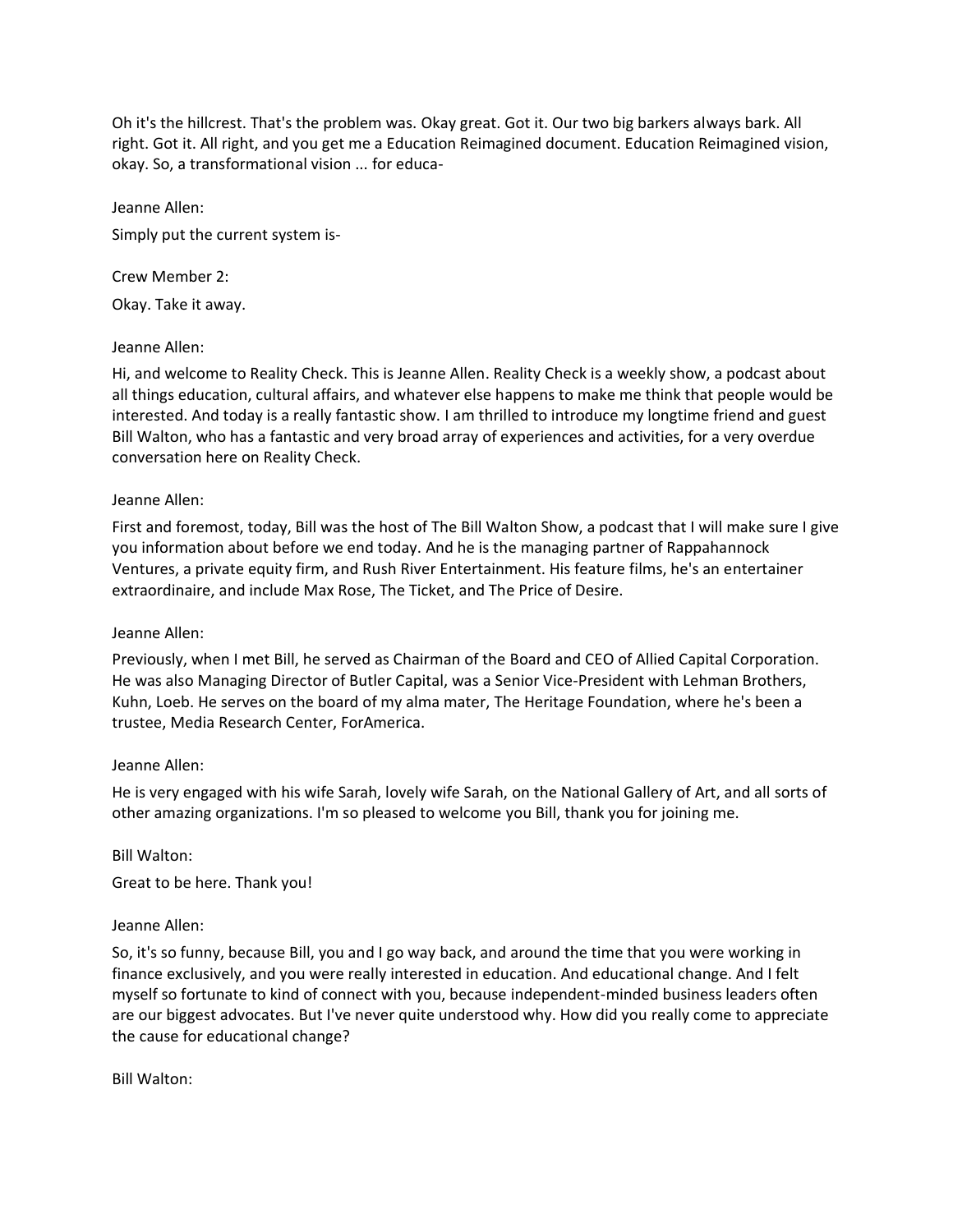Well, it actually happened is ... in something I did entrepreneurially. Almost 25 years ago, I was in private equity, had my own firm, looking around to buy different businesses and things like that, and came across a language curriculum that was developed by an entrepreneur in California teaching Spanish and French. And, through a whole series of ins and out, it came to be that I created my own language with the curriculum, and with my wife Sarah, and oh gosh, dozens of other people who knew a lot more about language than I did. With the idea that a private sector entity, a for-profit business could do something better, cheaper, faster than the educational ... than schools could, because it's ... it was a highly specialized curriculum, and it's tough to replicate, tough to find teachers, things like that.

# Bill Walton:

And so, my idea was that you would have outsourcing of a service to a school, and the school wouldn't need to provide their own teachers or anything; I would do all that for them. And I thought that could work in Math, it could work in Science, it could work in Art, it could work in any number of things, because you find all sorts of talented people who aren't in the school system, who would love nothing more than to teach, and provide a great educational experience for kids.

# Bill Walton:

And, what I found when I started doing that ... I guess I should have read up more on teachers unions, and school bureaucracies and school superintendents, and what I discovered in the process of doing that was just massive resistance to change. Massive resistance to bringing in somebody new. And, we fought the fight; I think company's called Language Odyssey, for about five or six years, and we ended up with 20,000 kids enrolled in about eight to nine states in the Midwest, which was a measure of success, but boy, it was a fight to get there, and it was ... I became interested in the barriers to change ever since. And I still believe that a free market in education rather than government-run schools is the ideal system for every child to flourish in. And we don't have that now. And so, it's just not only ... I think it's utilitarian to teach kids, I think it's a moral cause, because in inner city schools, for example, we failed three or four generations of students, since the 60s.

# Jeanne Allen:

Mm-hmm (affirmative). And it's interesting, because your experiences through that company, and with all the resistance, some two decades ago right, almost, is almost the exact same resistance we're saying today. How do you account for that?

# Bill Walton:

No, it hasn't changed since 1992!

# Jeanne Allen:

What is happening? Why does this continue day in and day out, I mean they're entrepreneurial more so than ever before. Entrepreneurial people like yourself who come smack dab in conflict with this education system that they're trying to change. What do we have to do to get more people to recognize this?

# Bill Walton:

Well, I came to conclude that it's not about bad people. It's about bad ideas. And we have an education establishment, I mean, think about change, there are five or six million people working in K-12 education in America right now. They're doing just fine as adults with the current system we have, and they don't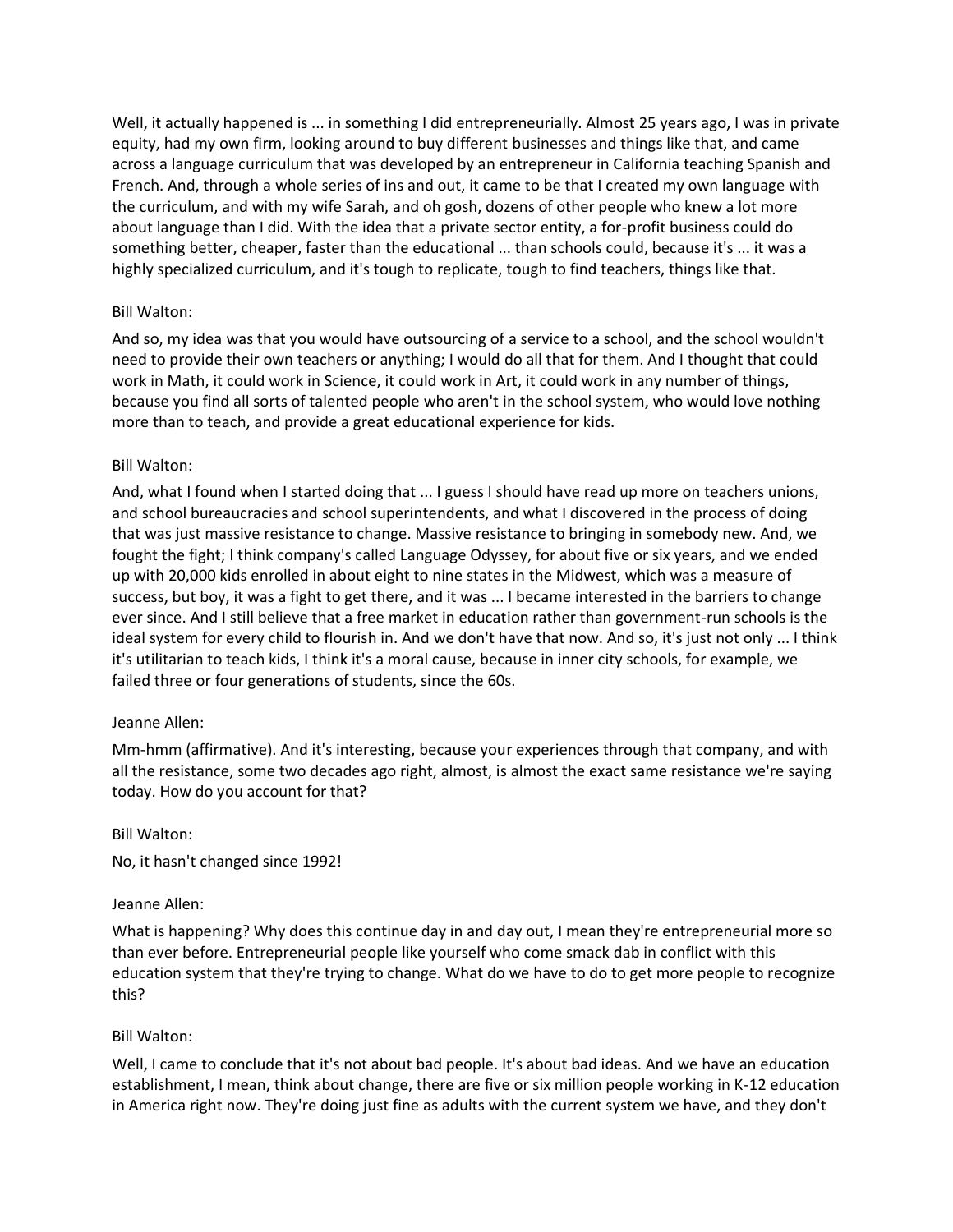have a lot of incentives to change, because they operate within a monopoly, and we all know monopolies without competition ossify and don't get better. So, that's happening. There are good people working in a very, very bad system, and there are a lot of bad ideas in the system.

## Bill Walton:

You know, I've talked before that, the whole idea of a progressive curriculum came about in the early twentieth century, and it sort of ran parallel with progressive politics, and that's unfortunate because the progressive curriculum is promulgated by the Teachers College of Columbia University. In 1918, was when they wrote their first, tome on the topic. Basically de-emphasize facts, de-emphasize hard knowledge, de-emphasize really, the tools of math and reading that we know really work, and the kids really respond to. And, unfortunately, the progressive curriculum has been completed with progressive liberal ideas, and that's a mistake. There's a man that you and I both respect a lot, E. D. Hirsch, and he says, "I'm a Liberal, but I'm an educational Conservative." In fact, I see myself as a pragmatist, and I think too often people think good intentions are enough to educate kids and they're not. You've got to be very hardheaded about it.

## Bill Walton:

So, there are good people operating with a bad set of ideas that are promulgated through the teachers unions, of the teachers colleges, with the students, the certification process, school accreditation, textbook publishers. There are all sorts of forces there that don't want any change. And even political financial ones like the fact that most big city schools are big source of patronage jobs for big city mayors.

## Jeanne Allen:

So I'm curious. How did you come to even think this, even before you founded that company? Something had to have set this shit off in your brain. What were you ... what was your education like growing up? I know you and I have talked on your show about differentials in-house, how people learn and you were telling me a story about the army. But like, what was your ... did you know when you were growing up that there was an issue with education? I mean, when did that actually strike you?

# Bill Walton:

My experience is a little ... I grew up in Indiana, Indianapolis, went to public schools. I'm a total product of public schools, went to [PS86 00:47:17], went to Shortridge High School, that was an eyeopener. At Shortridge, we were sort of gerrymandered into the district, where my school classmates were about 80% African American. And so I could see across cultures what education was, and for most ... most of us, I think I wasn't really aware of really being a good student or bad student. I had some wake up call my senior year. I ended up becoming a National Merit finalist, and I didn't even know I was very smart. I just ... I was a kid.

# Bill Walton:

So then well, they must have been teaching me something, and then I went off to school. I'd skipped a grade and I went to Indiana, dropped out after a couple semesters, ended up getting drafted, going into the army, and the army taught me a lot about leadership and also the ability to learn, because the army has the job of teaching every soldier to function competently in their military occupational specialty. So, I got to see it happening there, but ... and then I became sort of a lifelong learner myself, and began to see that the real opportunities for people come when they invest in themselves. And, you know, people ask me, "You've been a successful entrepreneur." It wasn't obvious I was going to be a successful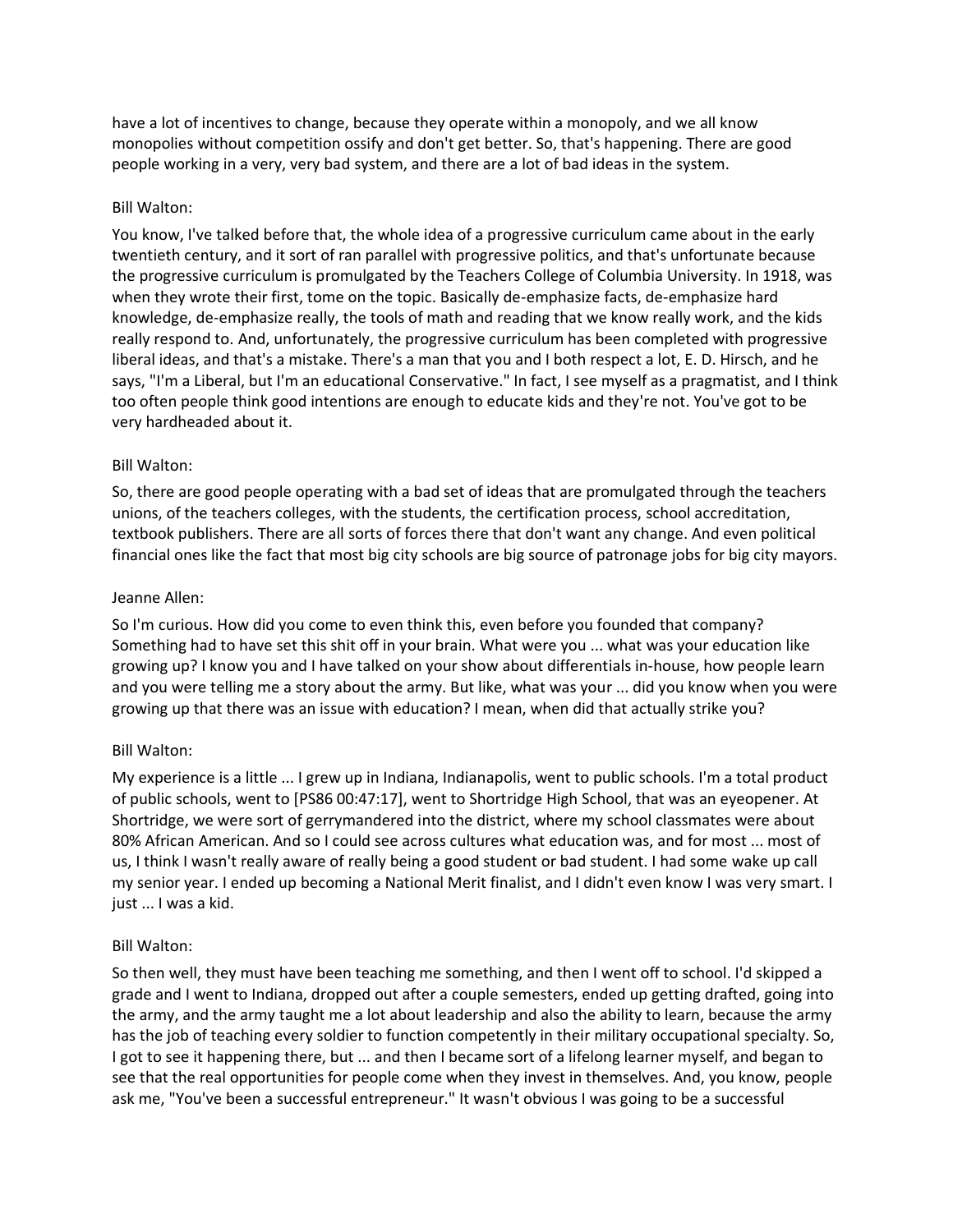entrepreneur. You know, you sort of build things as they come along. But they asked me, "What should I do?" And my first piece of advice is, "Invest in yourself."

## Bill Walton:

And that means getting yourself as educated and as smart and getting yourself the skills and the attributes. For me, I ended up ... because I was running things, I did things, you know, corny things like, I went to Toast Masters, and taught myself to do a little public speaking.

## Jeanne Allen:

Right.

# Bill Walton:

You know, I think like you, I love these online courses, well they didn't have them online then, they were mail-order, so you can self-teach yourself. And then I backed up into what I experienced myself in school, that I wasn't really being taught the things I wanted to learn, so it made me think, "Gee, maybe these schools need to be rethunk." And I still think that.

# Jeanne Allen:

I'm talking with Bill Walton, if you happen to get distracted for a second. Bill is fantastic host of The Bill Walton Show, lifelong entrepreneur, and devoted education reform change agent as well. Shares my passion for that certainly, and those of you listening, and talking about leadership, Bill, and then how important that is, reminds me that this is probably one of the most important discussions today in education at large, whether it's in our traditional systems K-12, which hopefully someday we'll stop calling them those, or colleges, is that you can't really-

Bill Walton: K-12's your seed time.

Jeanne Allen: Right, it's the seed time, exactly-

Bill Walton:

Sorry, I'm going to-

Jeanne Allen:

... as we talked about!

Bill Walton:

... I'll come up with a new name.

Jeanne Allen: You'll come up with a new name!

Bill Walton: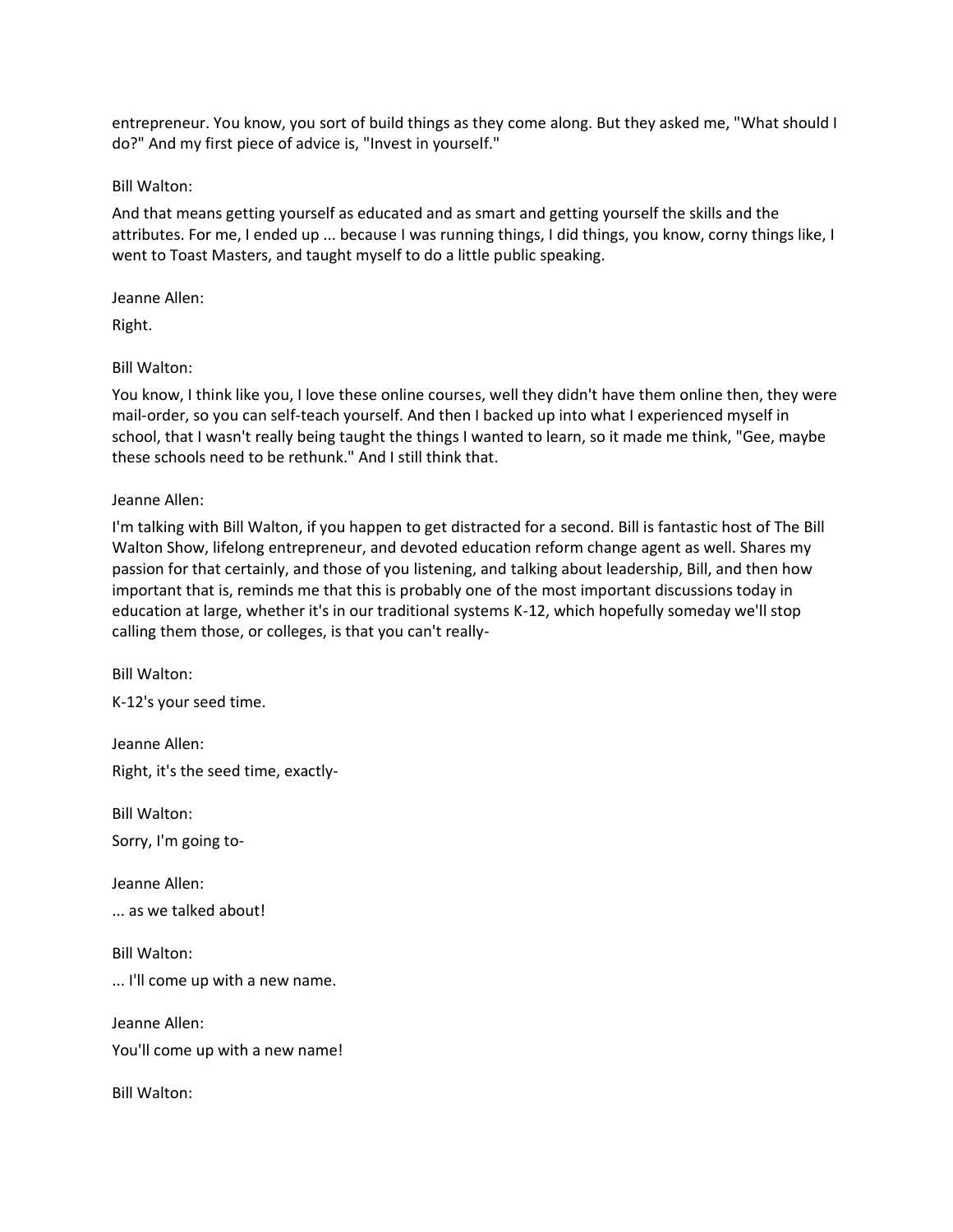## Competency-based-

## Jeanne Allen:

Non-competency [inaudible 00:50:19] in our competency-based or non-competency-based system, you know, what people are struggling with is how do you have better education if you're constantly ... there's turnover in superintendents, you don't get enough principals, there aren't leaders or people who are willing to buck the system inside, and so a lot of people go, "If we can just find great leaders, things will change," but you and I have talked about that that's not necessarily the case, right?

## Bill Walton:

No, you need to ... as long as you have a monopoly, you're never going to see change. The only way you'll see change really, is if you set up real competition with schools, and not just charters or, you know, vouchers to go to schools, which have pretty much the same inputs as the regular public schools. You need to have real ... you know, I'm a believer that education is a service that can be provided by businesses as well as government-run schools, that you'd be just as sensitive to your customers, your students and maybe more sensitive, because if you weren't doing a good job, their parents would take them away from you.

## Bill Walton:

And, you know, we had the experience when I was at Allied we owned a piece of Nobel Learning Community, which was a, hate to say it's K through what, I can't remember-

## Jeanne Allen:

Right. K-12 education's network, right?

#### Bill Walton:

... A series of schools, and you know, we couldn't bring it, we couldn't accommodate all the people who wanted to come into our schools, because we were providing something that was differentiated from what they were getting in the public schools. And, so I think without competition, we're not going to see those kind of changes. A great leader inside of a monopoly's not going to change much.

#### Jeanne Allen:

And how do you feel about our global competitiveness? I know that you certainly have recognized the decline, or at least the stagnation of our scores on [eighth 00:52:08], et cetera. How do we compare to other countries? You do a lot of interviews on your show with people in other issues; you've talked about China, you've talked about, you know, the different wars, what's ... how does it look?

#### Bill Walton:

I think our education ... I think the way we educate kids would be comical if it weren't so serious and upsetting. And compare us to China; I mean, China's got a lot of issues. It's authoritarian, it's Communist, but it's also figured out a way to let the market work to allocate resources, and that's kind of what I'm talking about with educational resources. You let the market work and people go to where they can get the best result.

#### Bill Walton: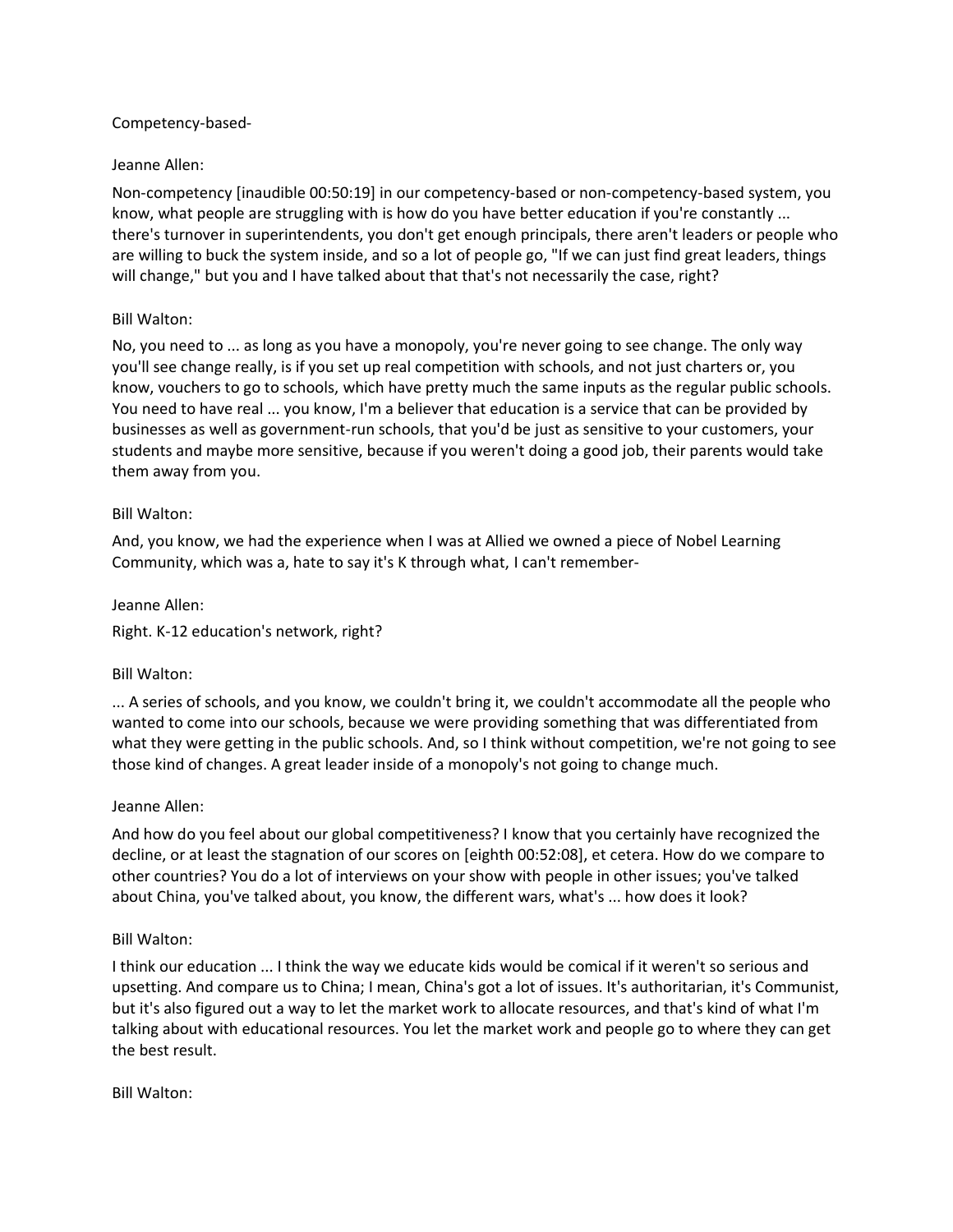Politburo. China. It's not ... it's run by engineers. Almost all the people that lead China are engineers, and they go to the ... graduation ... the so-called STEM classes, Science, Technology, Engineering, and Math. And they're producing 7 or 800,000 STEM majors every year in China, versus our 100, 150,000. People quibble about whether there's that quality, but they're taking hard subjects seriously, and see that as their future. I don't see any seriousness in the way we go at education. You pointed out to me that the goal of schools is really not to teach hard ... I don't even want to say hard, but interesting and useful things, but it's to socialize kids. And ... yeah, I think they're pretty social on their own!

# Jeanne Allen:

So true. From very early on. You know, it's interesting. So, China is one of the countries, they care more about math and science it seems, than we do. We don't, you know, and when I say care, of course everyone cares, but yet, most of the teachers teaching math and science are not mathematicians or scientists.

# Bill Walton:

The reason I want competition so much is, we've got this idea, which I think is incorrect, that there's this monolithic K-12 system where it's one-size-fits-all, and everybody comes through and you get pretty much the same thing. I'd like to have a hundred different models. For a hundred different attributes, and interests, and things like that. And, this whole thing where we're training kids, we're bringing kids through with the idea they're all going to go to college. That's a terrible idea. I mean most jobs don't require a college degree and we set up a second class system where if you didn't go to college, you're not considered to be smart. There are lots of people that are plenty smart, but they just may not have the academic interest that the good students have. And so, I would, I'm quite [crosstalk 00:54:45]

# Jeanne Allen:

Or maybe we need to find college instead of ... I like to say that rather than say, "Not everyone should or might want to go," why don't we say, "Everyone has a different path that may end up in two years, four years, six years of higher learning, but let's redefine what higher learning is. Why is it a four year residential college, or just a commuter school? Why isn't it so much more? You could be learning engineering in two years. You could be learning it in six months, it could take eight.

# Bill Walton:

And you should be able to do that.

# Jeanne Allen:

Right? I mean higher ... isn't higher learning and career paths, I mean, they so intersect today, it seems to me.

# Bill Walton:

They do, and most people I know that are good at what they do keep teaching themselves as they go, regardless of whether they're sitting in a classroom.

Jeanne Allen: Right.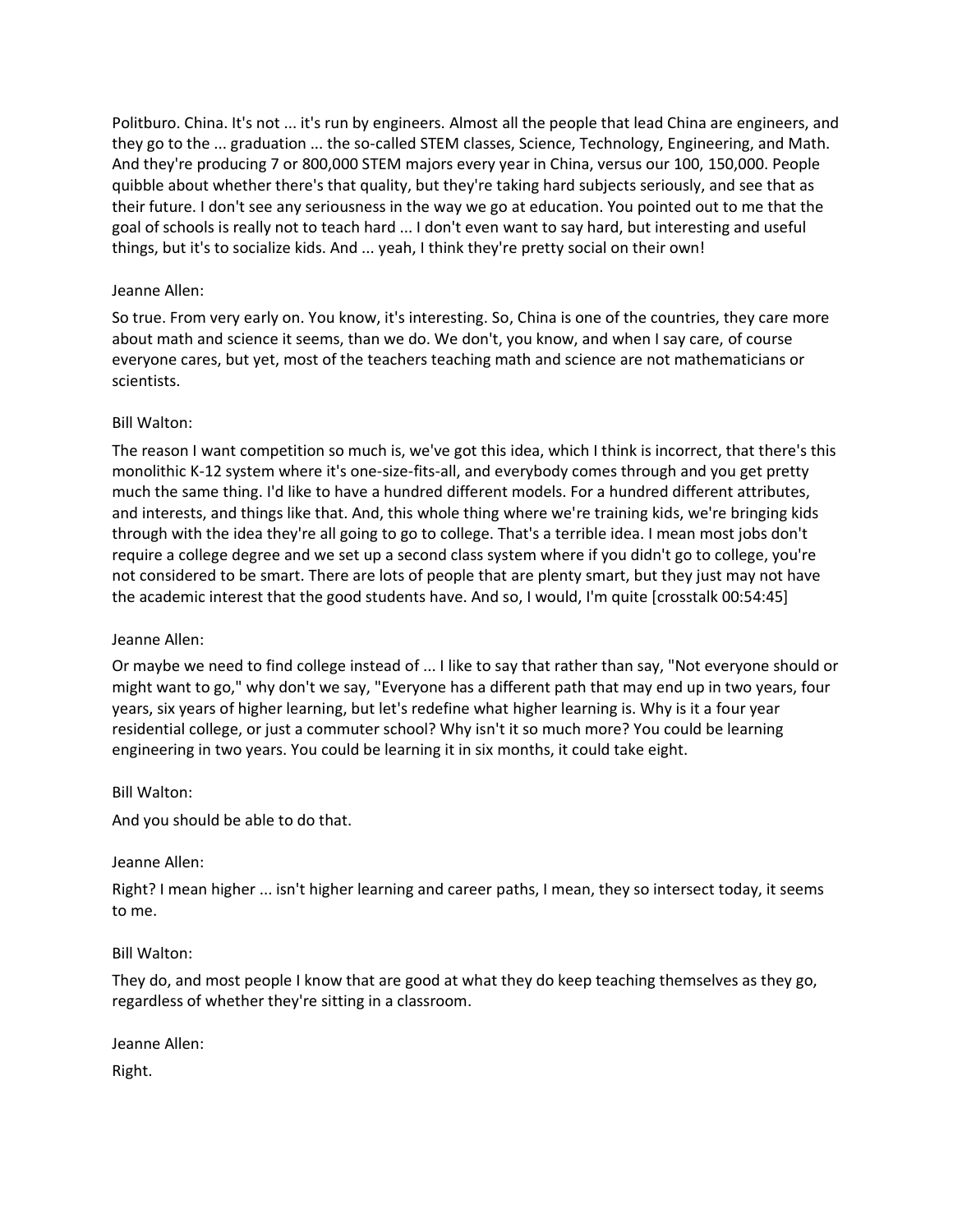# Bill Walton:

And there's so much self-learning, so much online, I mean even for kids, are things like the Khan Academy, that you can learn any subject on the planet online, and not step foot in a classroom. I think your idea that we have some sort of certification or some sort of proof-of-skillset, not passing a test, proving that you're skillful at something in order to get ... to show that you know it, instead of just saying, "I've got my college degree." So what?

# Bill Walton:

I had this issue when I've hired ... I've hired untold number of peoples in the various jobs I've had, and I don't really look ... we didn't really look too much at the degree perse. We were always trying to get underneath that to what they really learned and knew. And, you know, very often we ended up hiring people that didn't go to Harvard or Princeton, but went to Penn State, and did really well at Penn State, and learned a lot of stuff and, you know, I've sort of blanched one time, the guy went to Harvard Business School, said, "Well, I didn't take an accounting course because I never wanted to be an accountant." Yet, the accounting's the building block of finance and business, and if you don't know that, you don't know very much.

# Jeanne Allen:

Right.

# Bill Walton:

So, you got to look for underlying attributes, not just degrees. I think smart hiring people do that. But even so, there are business that won't hire you, won't talk to you unless you've got that certificate, or that degree, and that's unfortunate.

# Jeanne Allen:

So, is that part of the reason then, your interest and passion for lifelong learning, that you started this podcast? Tell me a little bit about it.

# Bill Walton:

Well, the podcast came out of the fact that ... I've really sought out interesting people my whole career. I really get turned on by high achievers and people that have done things, and I've also been very interested in books by people like Charles Murray, or E. D. Hirsch. They're highly specialist in their matters, but, and they may have sold well for that type of book, but they didn't reach a wide audience. And so, then an awful lot of people, experts in China, for example, who we wouldn't see on TV, but yet they've got a very, very set of interesting ... ideas that we all want to have, so, and since what I like to do is to make more accessible some of the best thinkers and best leaders, and do this in a ... do it on my program is 30, 40 minutes, depending on how the topic shapes up, and get in-depth, ask questions, and not have it, you know, cable news shout fest, and actually get into the why people think what they should think.

# Bill Walton:

And then also, as a lifelong learner, I've learned an awful lot from this. I've brought you on just recently, and I learned an awful lot about educational romanticism and E. D. Hirsch, and stuff that I wouldn't have known, had I had not prepared for the show.